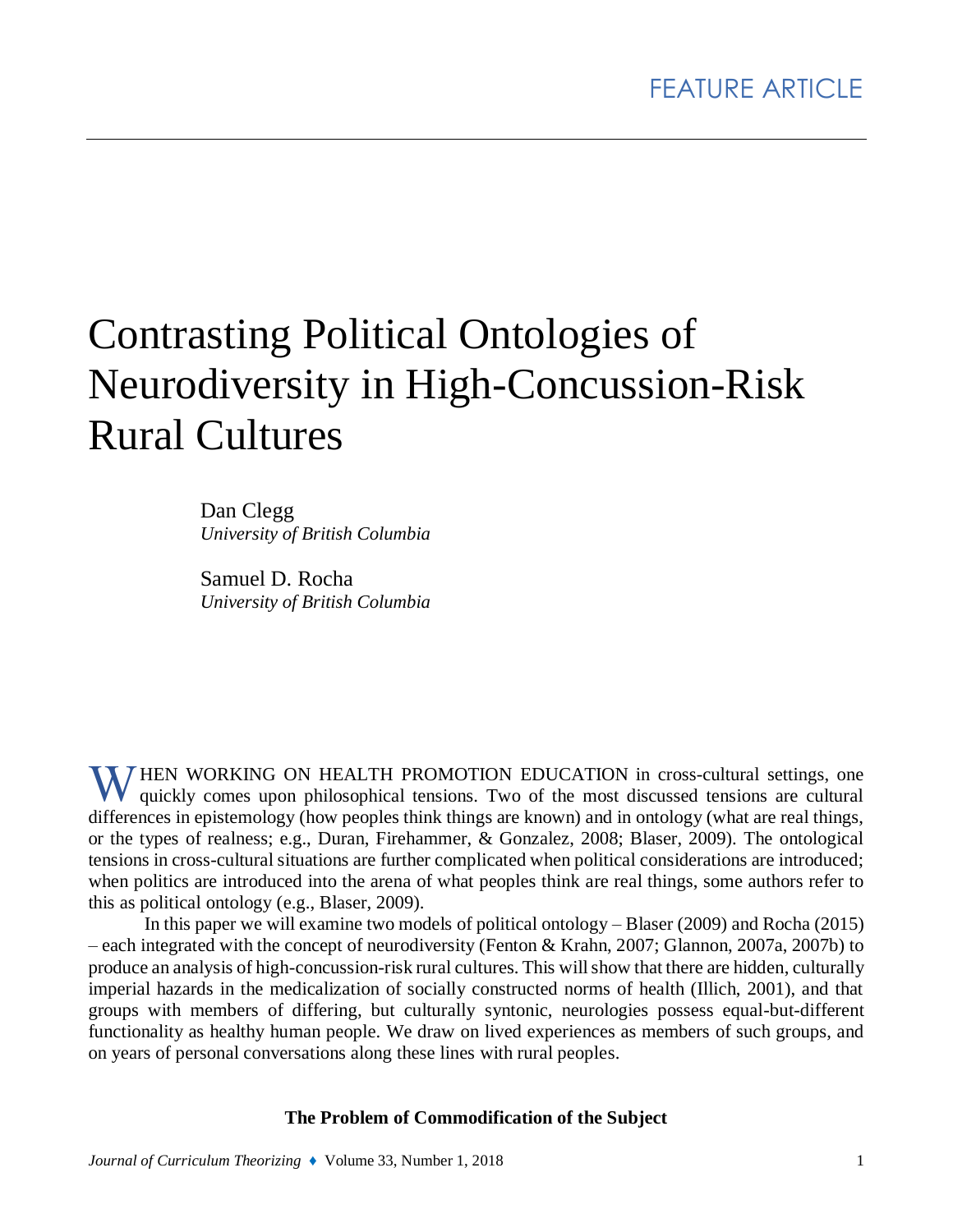Our general concerns surround cultural imperialism and rural ways of life. Therefore, we would like to make it clear that we use one body of literature (on risky play and concussion) as an example to help ground our general discussion; the topic of the example does not comprise the entire scope of the paper, which contains more general application. Whereas concussion and risky play are particular examples, our concern is the much larger question of cultural commodification of the body in relation to imperial norms; we are not just discussing head injuries and play, but the larger issue of power relations between government and the bodies it renders docile (see Foucault, 1961/2013). The social sciences have played a role in this domination by reinforcing ideas of the body as sensitive to pressure changes, primarily reactive, and in need of pampering and treating. To illustrate, causes of brain injury are often described in the literature using passive language such as motor-vehicle-related accidents and falls (e.g., Stallones, Gibbs-Long, Gabella, & Kakefuda, 2008). The extension of the basic thesis of Foucault's *Madness and Civilization* (1961/2013) from psychology to physiology is not hard to see in the global North, where play itself is seen as a risk and potential harm.

We acknowledge that whenever social scientists make normative and prescriptive claims about what it is to be human, they impose ways of being that have existential and political consequences. In other words, there is an existential effect when a subject is formed according to a particular sense of self prescribed from the outside, and this becomes political when the social order takes these prescriptions and turns them into norms and laws.

What does not change, however, is the ontological remnant, the unshakable things themselves that resist commodification and power (Rocha, 2015). Here we find a political ontology in the most basic sense: between the power-over existential and political regimes of truth and an ontological world that cannot be changed overnight. This is our primary philosophical interest in this paper, particularly as it relates to threats to rural cultures. Political ontology (e.g., Blaser, 2014) and neurodiversity (Glannon, 2007a, 2007b) are devices with which to pursue this argument, and we hope to do so in a more philosophically sound manner using folk phenomenology (Rocha, 2015) to politicize ontology.<sup>1</sup>

## **Risky Play**

First, we will examine risky play among children, since it is a straightforward example of the conflicting interests between advocates for safety and advocates for courage. The literature on risky play contains admonishments from both sides of the safety-versus-adventure debate. Some studies evaluate and advocate for culturally de-contextualized, top-down, medicalized, and statistically-derived curriculum of safety interventions (e.g., Morrongiello & Kane, 2015). This is evidenced by the way such studies frame their goals: "Understanding the circumstances that influence risk of injury is essential to reducing the burden of this significant child health issue" (Morrongiello & Kane, 2015, p. 61). It is also evidenced by how they frame the challenges they run into: "One of the greatest challenges faced in community-based intervention work is program delivery. Standardization of delivery procedures is necessary for fidelity of program implementation across sites" (Benet-Martínez, Leu, Lee, & Morris, 2002, p. 67). And it is evidenced by the types of interventions chosen and the lack of reflexivity around cultural imperialism: "An *induced hypocrisy* manipulation in which children publicly advocate for avoiding risk-taking behaviors that they previously performed also has been shown to reduce risk taking" (emphasis in original, Benet-Martínez et al., 2002, p. 63).

Gleason's (2017) history tells a story of educational reforms motivated not by child safety but by socio-political interests. Children came to be seen as: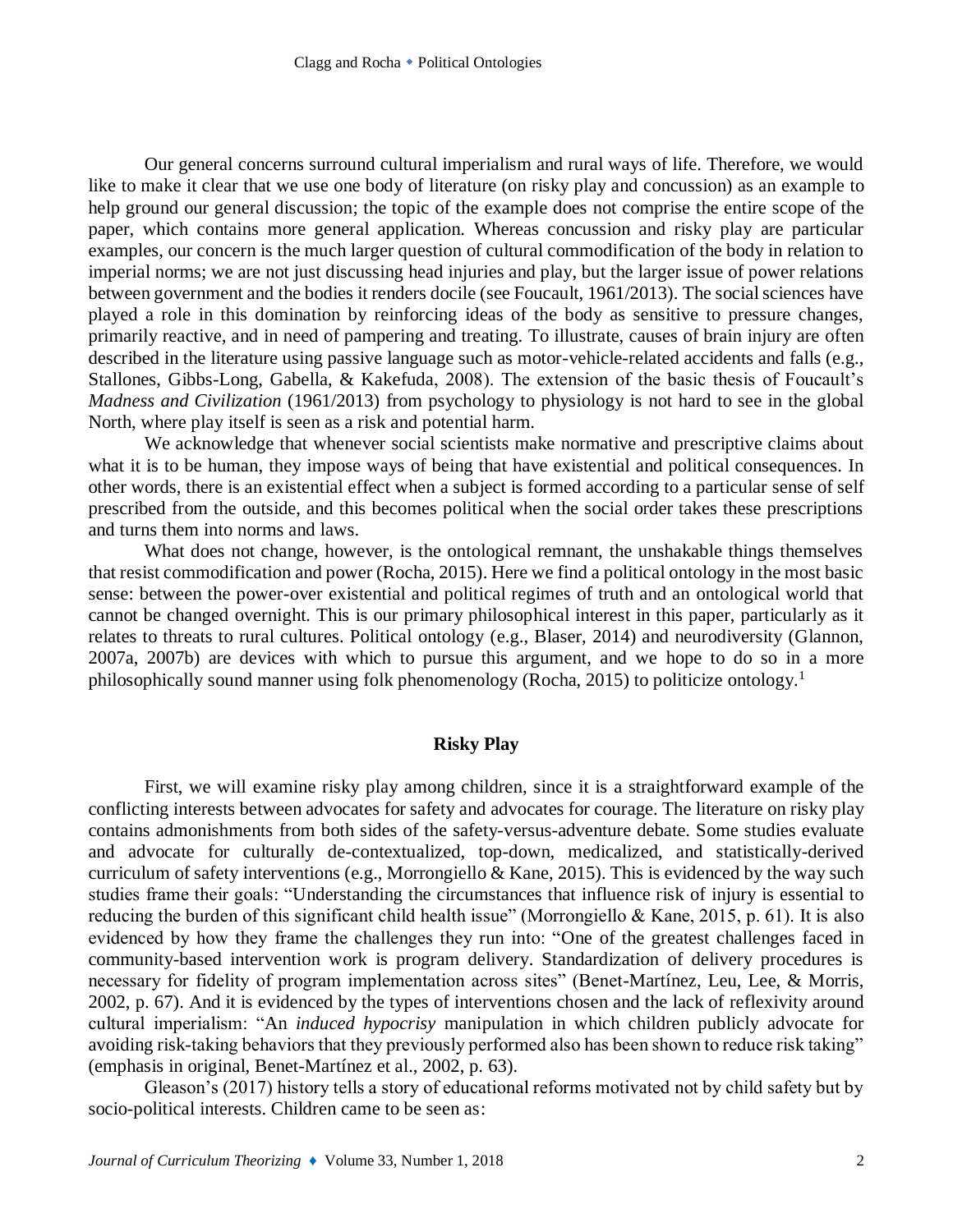priceless figures endowed with strong sentimental, rather than economic, value. Sacralized in this way, children were associated, at least rhetorically, in public discourses of health, welfare, and education with the need for protection against harm in its many forms. The early twentieth century witnessed the flourishing of urban social reform seeded by middle-class anxieties regarding the health and well-being of white middle-class children and the forces of disorder that threatened their protected childhoods. Crowded unhealthy cities, the unruliness of the working class, the influx of new immigrants, and other tensions motivated much of the reform movement. (pp. 38– 39)

Others, such as Little (2015), frame risky play as primarily (although not exclusively) an issue of rights of children to mobility and as fundamental to childhood development of the skills which form competent adults: "This practice supports children's healthy development, satisfies their curiosity and allows them to appraise risks in their environment and practice safety strategies. Experiences such as these allow children to independently make decisions that gradually prepare them for adult responsibility" (Little, 2015, p. 26; see also Romero, 2010). Little encourages a cultural and contextual perspective on risk because risk comprises myriad forms "that are socially constructed, varying from one context to another and both within and across cultures" (2015, p. 25).

Indeed, there may be an artificial distinction between what is seen as risky play among children and risky work among adults. While the developmental stage of each type of person who is put at risk may differ in some respects, the categories of risky play and risky work are not mutually exclusive of childhood and adulthood (i.e., adults can engage in risky play and children can engage in risky work), nor do risky play and risky work seem to distinguish themselves in any way other than the intuitive sense that a risk is more "risky" to a child than to an adult. Nonetheless, the line dividing childhood from adulthood is one that has been constructed over time as well, as we see in childhood studies and the history of children (Postman, 1994). <sup>2</sup>

We are not offering a theory of risk. Rather we are critiquing a certain theory of risk being imposed through an educational ideology. The reader may be led to assume that we are asserting a sense of risk, but we think it is reasonable to say we are not; we simply have an intuition that the phenomena which are labeled risk are not seen as risk from a rural sensibility. Indeed, the phenomena labeled risk by urban educators are not even coextensive with the phenomena that rural people variously call life, work, and fun. There is only limited overlap, which makes the dominant category of risk objectionable to rural people. This is precisely because for them, life, work, and fun, as life-ways, do not submit themselves to be disentangled into discrete "modifiable factors" (Langlois, Rutland-Brown, & Thomas, 2005, p. 236), enabling the easy exchange of supposedly broken parts (risky activities) for replacement with supposed upgrades (safe activities). This sentiment, along with an imposed medical criterion of truth, are visible in Mokhosi and Grieve (2004): "Negative cultural behaviours (i.e., those that may be harmful to health) should be identified and attempts made to change them, without interfering with local belief systems" (p. 315). These targeted general aspects of rural life-ways are not conceived of as risk by rural people, and to say that X is not risk is not to say that X is Y. This is where our decision to engage folk phenomenology is fitting. In the absence of a concrete definition of risk as a discrete behavioral class, folk phenomenology allows a concrete description of larger phenomenal life-ways.

One may wonder how the above relates with Rousseau's (1979) construction of childhood and how our account relates with romanticism. The explanation is that we are not just talking about children. We focus on childhood simply because children are targets of an imposed anti-risk educational, cultural action. Particularly, among all members of rural societies, children represent the most vulnerable targets of an imposed ideology. Yet, our point is about rural peoples generally. This sidesteps the need to distinguish our work here from the literature promoting the benefits of risky-play, such as social and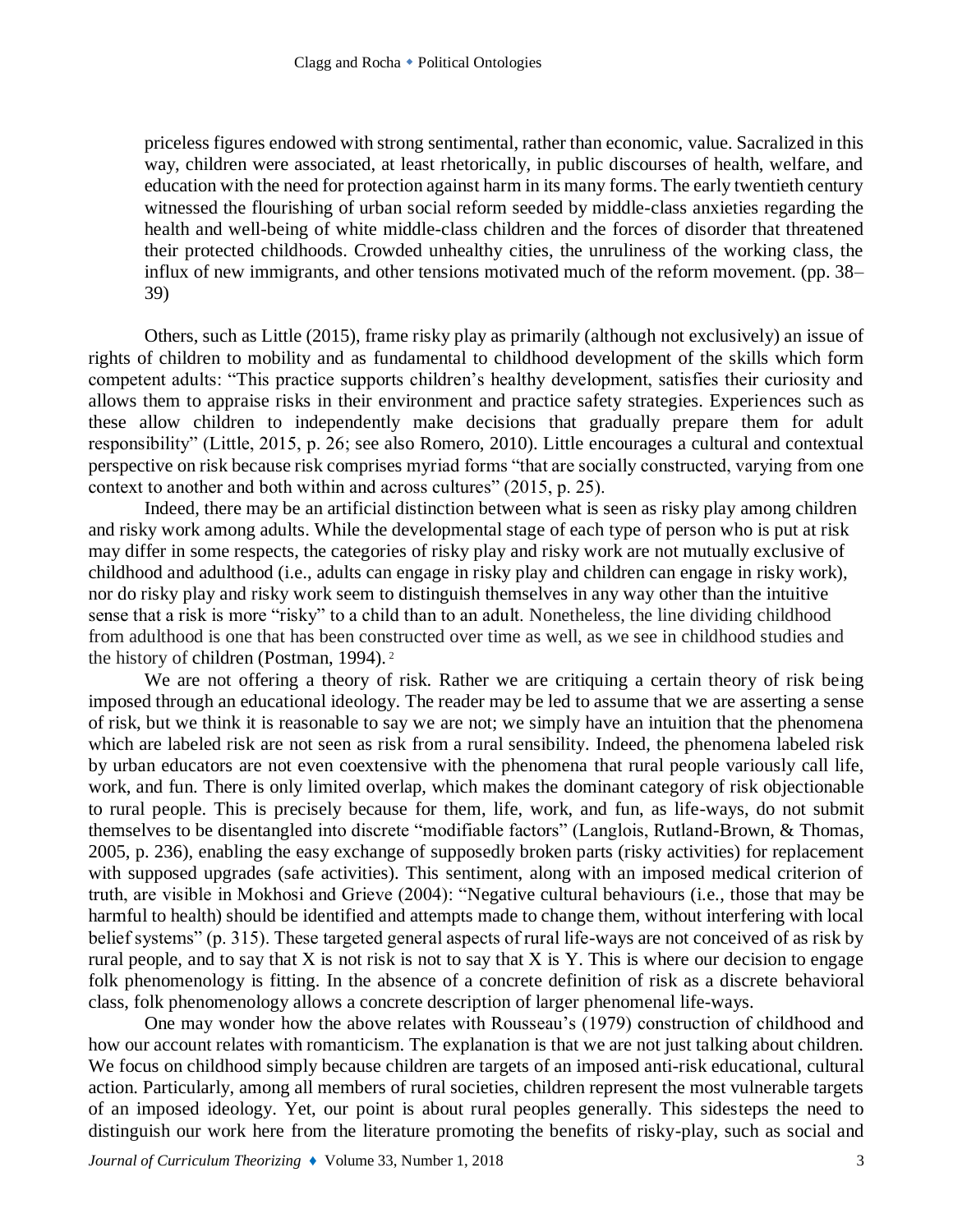leadership skills (e.g., Little, 2015). Undoubtedly this is the case. Yet, our drive is towards the sovereignty of folk life as lived over the lifespan, which is only cut short by contact with modernist compulsory education.

#### **Medicalization and Decontextualization in Concussion Prevention**

We will now turn to concussion as a ramification of risky play (or risky work). First, we will outline a medical perspective on concussion to deliberately illustrate the treatment of risk from this perspective. Then we will turn to a critical cultural perspective on concussion as a segue to further analysis, where we will advance a perspective on culture which will become central in our examination of educational interventions around risk.

From a medical perspective, mild traumatic brain injury, or concussion, is a prevalent neuromedical condition leading to well-established deficits in cognitive functioning (Karr, Areshenkoff, & Garcia-Barrera, 2014). Karr et al. (2014) have critically analyzed meta-analyses of concussion's effects on cognitive impairment and have found effect sizes ranging from 0.07 to 0.61 in general concussion meta-analyses, and 0.40 to 0.81 in sport-related concussion meta-analyses, with executive functioning being the domain most sensitive to multiple concussions. Specific sports such as American football have been identified as particularly high-risk for multiple concussions and subsequent neurological problems (Noble & Hesdorffer, 2013). Zillmer, Spiers, and Culbertson (2007) reviewed evidence for permanent neurological effects of concussion, for cumulative effects, and for negative outcomes ranging from cognitive impairment to mental health challenges to vocational interruption. They stress the importance of prevention and treatment.

In the majority of sources above, discourses center around a specific set of perspectives, namely, the medicalization of concussion (see Illich, 2001); a quantitative public health model (e.g., Morrongiello & Kane, 2015); and a decontextualized and individualized view of circumstances surrounding concussion-risk activities, and a correspondingly individual and decontextualized behavioral educational impetus, often directed at children. They do not give voice to the meanings and traditions of culture. By missing the cultural contexts of concussion-risk behaviors, these phenomena are cast as individual decision-making events affecting individualized, medical-neurological symptomatic outcomes that must be managed through top-down, medicalized, public health educational campaigns (e.g., Morrongiello & Kane, 2015; Illich, 2001).

Briefly, three indications of this set of perspectives within research articles include: 1) introductory framing remarks that often explicitly note a public health perspective; 2) definitions of the subject of interest in biomedical-psychiatric terms; and 3) substantive arguments and types of evidence that are typically quantitative. All three indicators can be seen, for example, in Karr et al. (2014), who argue that "Mild Traumatic Brain Injury [mTBI], also known as concussion, has become a growing *public health* concern, prevalent in both athletic and military settings" (p. 321, emphasis added); elsewhere, they use terms such as *neuropsychological* outcomes and *cognitive sequelae*. The fact that Karr et al. (2014) is a *meta-analysis* indicates the prevalence of *quantitative* perspectives of the issue.

#### **Medicalization of Norms of Health and Humanity**

We now turn our analysis of concussion research toward studies focusing on cultural contexts of concussion. We did not, however, find much research available around concussion specifically. Therefore, we will broaden our net to cultural contexts of brain injury more generally.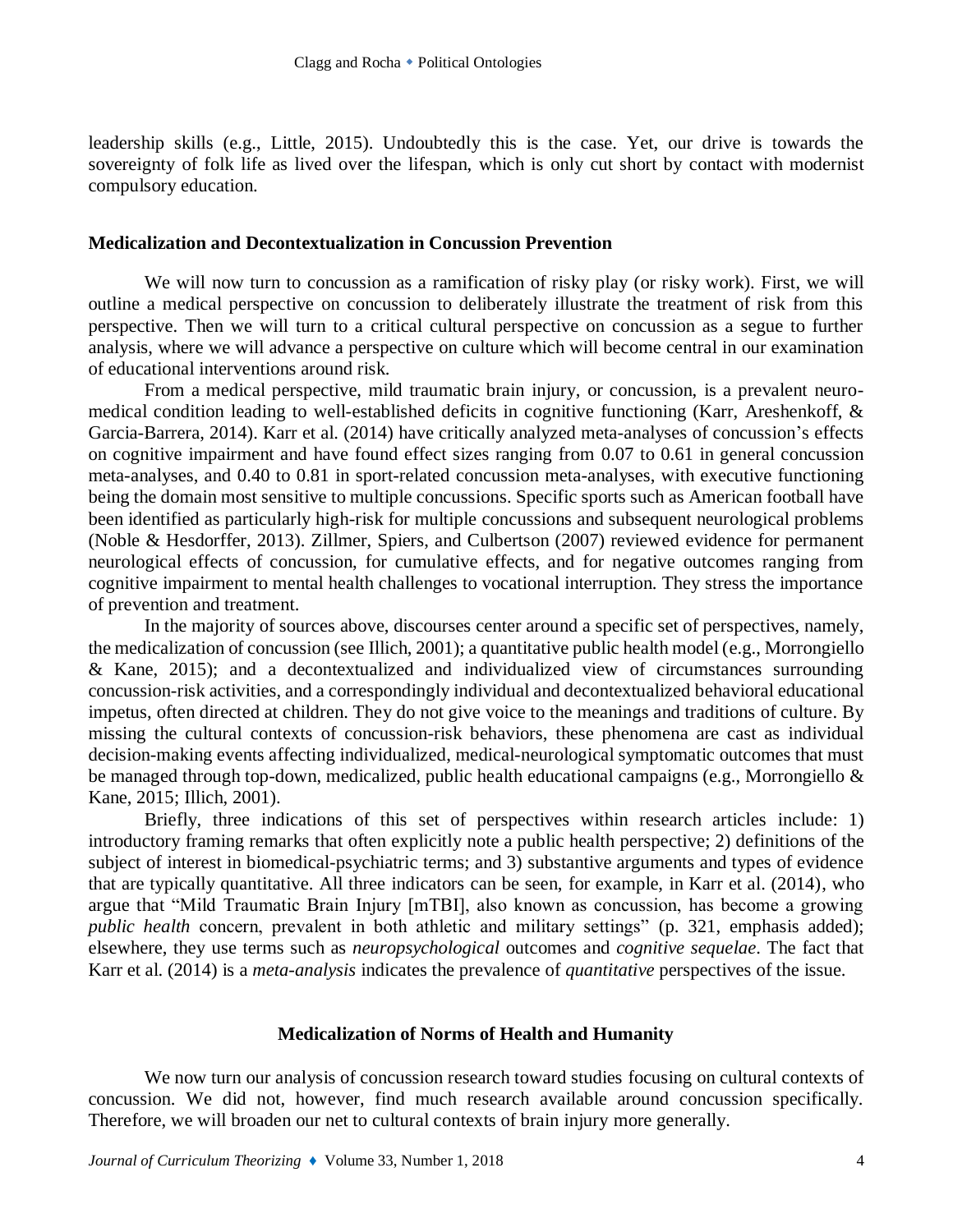Some research has addressed cultures of concussion-risk in sport settings (More, 2015; Noble & Hesdorffer, 2013). Certain sport cultures such as American football have been implicated in the highest probabilities of concussion (Broshek et al., 2005). Other cultures may have differential risk levels for concussion due to normative lifestyle choices, values and practices, and systemic factors (e.g., groups defined by ethnic or racial categories may show differences in concussion risk). For example, Langlois et al. (2005) report differing prevalence of childhood motor-vehicle-related head injury between Black children and White children in the United States. Of relevance to us are rural agrarian cultures which are often characterized by physically-active, outdoors lifestyles involving activities that would be considered high-risk by some urban standards. Examples of such normative activities could include riding unrestrained in the back of pickup trucks, using chainsaws to fall trees with no hardhat or protective clothing, riding dirt bikes and mountain bikes on uncut bush trail, skiing behind cars on public roads, and bareback horse and steer riding.

Some research has focused on urban-rural categorizations within an epidemiology framework (e.g., Blackmer & Marshall, 1999; Kegler, Coronado, Annest, & Thurman, 2003). Stewart, Gilliland, and Fraser (2014) studied the epidemiology of pediatric concussion ER admissions and found that rural patients were less frequently admitted than urban patients, given population sizes, and that rural patients were older and more frequently suffered from motor vehicle accidents. Gauld, Smith, and Kendall (2011) used community-based research methods to investigate how service delivery could be increased to Australian Aboriginal peoples. However, this latter study largely retained Western ideas of health and wellness and neglected to give an account of life-ways of so-called risk behavior. While this study sought to increase providers' cultural competence, it resulted in calls for increased medicalized education.

Similarly, in study of community readiness to engage with medicalized educational initiatives (Stallones et al., 2008), engagement is defined along a vertical developmental continuum ranging from denial to confirmation. This definition hardly engages with rural life-ways, and instead subsumes them under the status of denial of a normative urban truth. In this study, school children were targeted by an anti-risk program called THINKFIRST which, while apparently virtuous, also connotes a view of rural peoples as unthinking. In such studies, rural culture is used as a binary or quantitative variable, thereby flattening out any relevance of richer cultural context.

Another group of studies delves deeper into the cultural context of rehabilitation for brain injury patients. Jones and Curtin (2010) provide an interesting qualitative account of the lives of brain injury patients living in rural Australia. However, respondents' reports are reduced systematically to cognitive beliefs, abstract ideals, and social phenomena rather than perceived as valid accounts of rural worlds or the meaning of brain injury in this context. For instance, rural participants' views are seen as mere cognitive attributions onto reality – "individuals imbue particular places with meaning that interacts with their mental state and well-being" (Jones & Curtin, 2010, p. 947); but urban standards of medical services are explicitly noted as reality itself – "even the reality of distance from services was stoically accepted as a part of life for country people" (Jones & Curtin, 2010, p. 947). Parsons and Stanley (2008) provide another Australian qualitative study of rural brain-injury survivors that gives some cultural context to occupational adaptation, but again, begins from a normative medicalized definition and selection criteria.

Two studies report on experiences of Aboriginal peoples in Canada. The first, Keightley et al. (2009), uses participatory action methodology in partnership with First Nations to study rehabilitation in rural Ontario. This study calls attention to political causes of risk of brain injury such as low living standards and service access deficits, and notes a need for culturally appropriate services, but the study uses an a priori conception of brain injury and does not attend to overlapping positive cultural activities of risk. In another study, Keightley et al. (2011) investigate First Nations' spirituality and culture around brain injury healing and gathers a very rich and political account. Yet this study, too, focuses on healing from brain injury, whereas our purpose here is to understand positive cultural activities overlapping with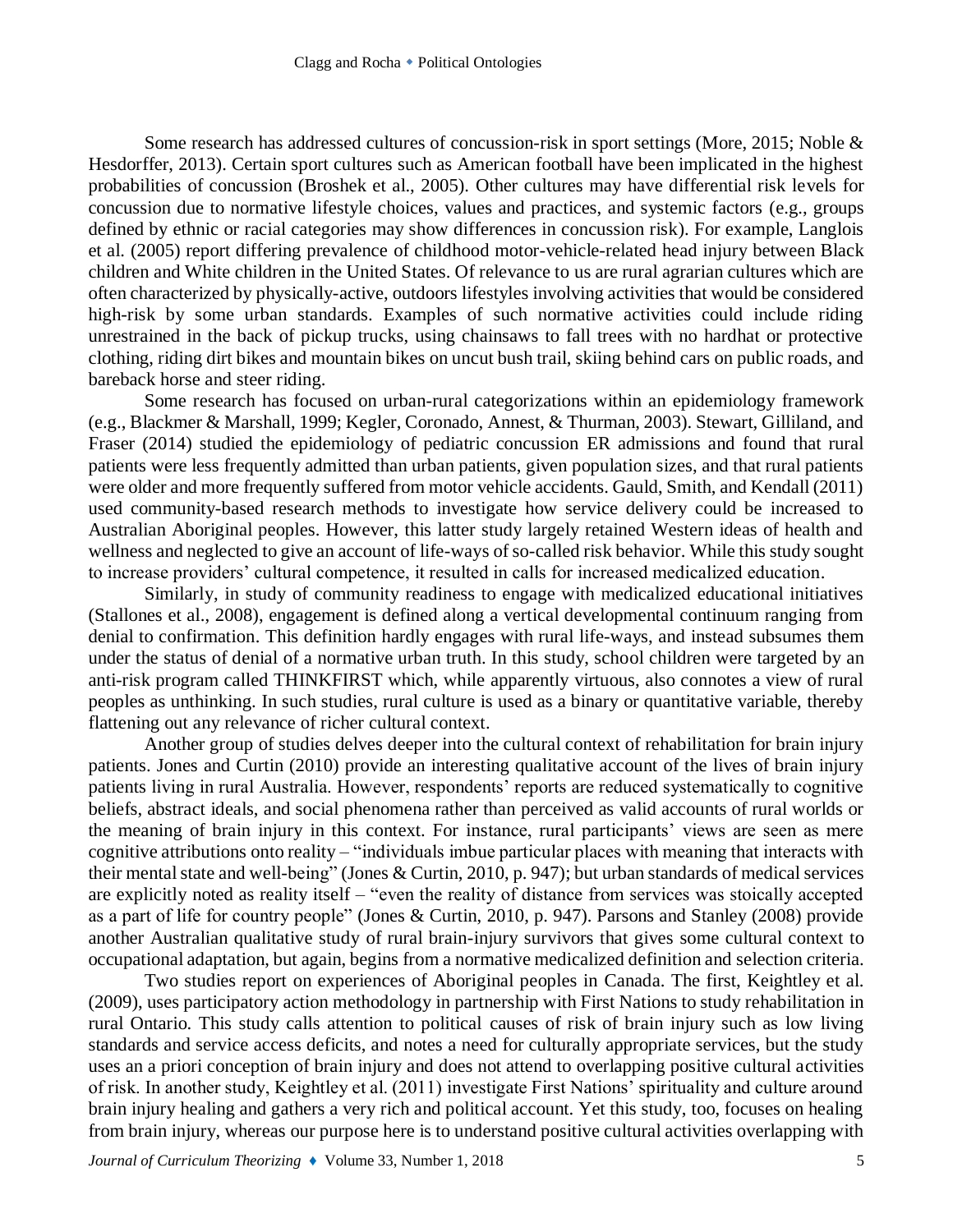what is called risk.

A final study from South Africa by Mokhosi and Grieve (2004) relates rural Sesotho-speaking African families' cultural perceptions of brain injury. They attend to etiology, in addition to healing, and also to worldview (as did Keightley et al., 2011). Notably, the study describes facets of culture which offer a non-mainstream view of differential functioning, which is parallel to our present purpose. The saying, "there is no family without a physically challenged person" (Mokhosi & Grieve, 2004, p. 308), characterizes this view, along with a religious position on care as performing the will of God and of ancestors. Etiologically, they note witchcraft and curses, ancestral anger, God's will, and rejection of a calling to fulfill a special role as a traditional healer. This account offers cultural metaphysical details of etiology of brain injury symptoms, but it does not address positive cultural practices that overlap with what is labeled risk.

While the latter treat cultural beliefs in a rich, anthropological fashion, most are limited to an analysis of how to support people going through a brain injury defined by a normative medical account that remains unquestioned (with the exception of studies like Keightley et al., 2011). This is not necessarily problematic, yet it does raise the question we are interested in: what is the nature and meaning of the life-ways and activities of rural peoples that correspond, in some part, to what urban medical perspectives label risky behavior? And, what is the neurological status of so-called "injured" individuals, namely in terms of humanness as defined by rural groups themselves and in relationship to the politics of urban standards?

# **Globalization of Norms of Health and Humanity**

## **Norms of Health and Personhood Culturally Constructed**

Philosophers and psychologists have criticized Western, urban professions for their cultural imperialism, pointing out their alienating processes of converting culturally-normative perspectives on lifestyle choices into individualized medical concerns, which the professions then centrally regulate (Demmitt & Oldenski, 1999; Foucault, 1961/2013; Illich, 2001). For example, Gleason (2017) describes how

public health was at its heart a system of knowledge – power relations in which medical and educational experts claimed authority over the body, its habits, and its (re)formation. . . . Alongside the development of public health and welfare reform aimed to regulate and normalize bodies and habits, the turn of the century witnessed the entrenchment of middle-class priorities regarding childhood as a period of schooling, play, and protection. Reformers, often part of the middle class, included a coterie of child savers who engendered a particular vision of childhood – one marked by the increasing surveillance of the young, the promotion and regulation of structured play, the medicalization of the body and of embodied habits, the criminalization of children's urban labour, and the elongation of years of formal public education. (p. 43)

More broadly, Illich has argued that prevailing mainstream medicalized attitudes towards health and humanness embedded in educational initiatives are often harmful to human dignity and sovereignty. Belanger and Vanderploeg (2013) analyze potential harms of increased screening for concussion including unwarranted anxiety, false positives, and lost productivity during screening. However, this does not go far enough in appreciating the cultural effects of risk amelioration programs. Dominant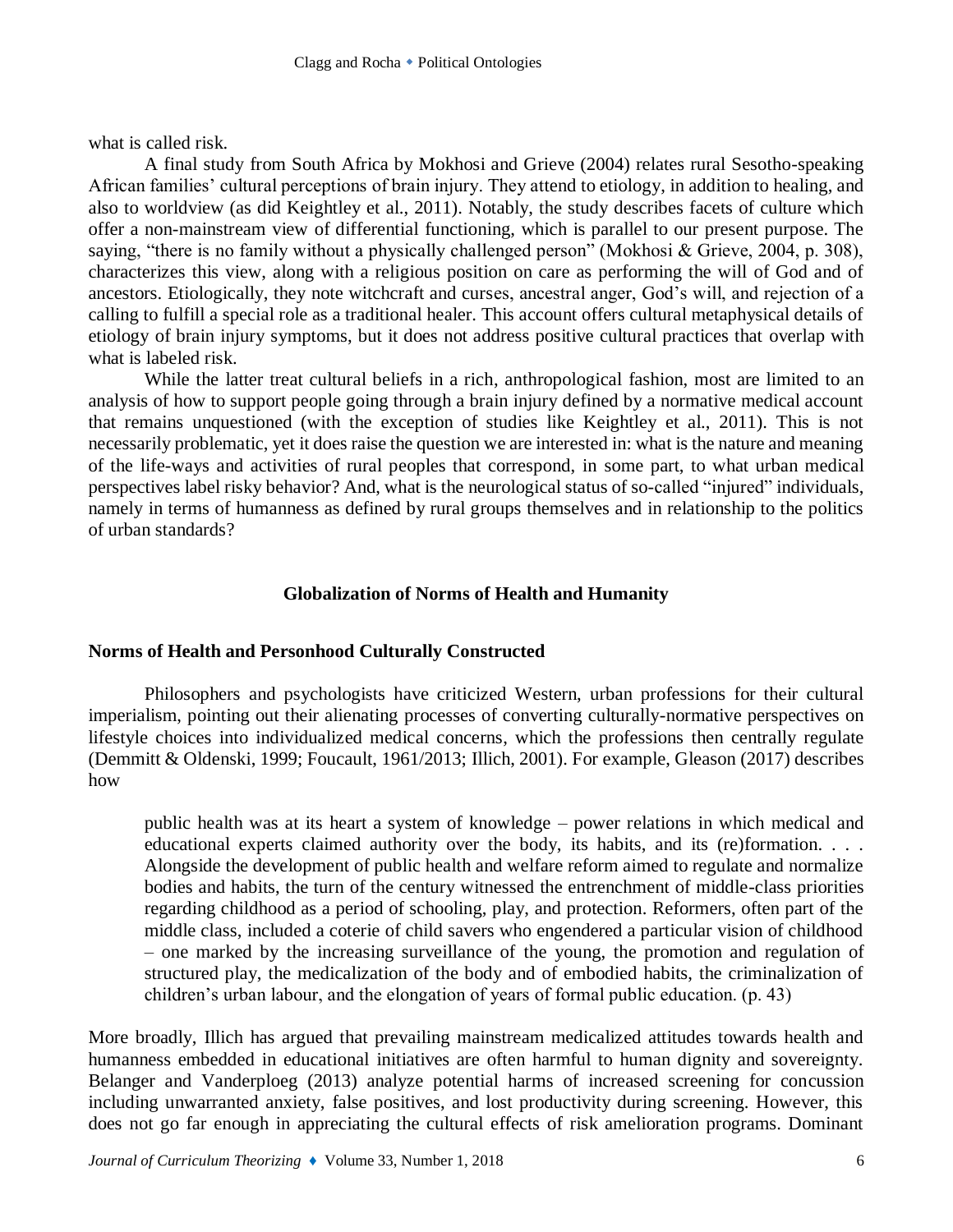cultural attitudes are at risk of becoming enshrined in legal and medical practice, for instance, where they exert disproportionately negative force on culturally different groups. Two examples are the rapid spread of the practice of crude lobotomies in association with misogyny (Zillmer et al., 2007) and unjust laws enforcing dominant-culture standards in child educational interventions with First Nations based on racist norms of humanness (Aboriginal Healing Foundation, 2006).

## **Exportation of Medicalized Norms and Access Inequities**

The influence of one cultural group's normative ideas about health and humanness on other cultural groups is a form of cultural action. Freire (1970) elucidates how such educational projects constitute cultural action and how cultural action is never value-free or politically neutral; it is always tied to political ideology and is often a tool of imperialism.

Illich (2001) also cautions against the subjugating effects of medicalized education in a way that is relevant to public health cultural action against concussion risk contexts. Illich argues that the third world poor are not disadvantaged by Western educational action *qua* education; rather, by inculcating their particular pedigree of education as ideally human, Western elites psychologically subjugate third world citizens by creating feelings of inferiority and irrelevance. In the context of rural cultures seen by another culture as dangerously high-risk for concussion, the hazard is not that urban concussion awareness campaigns (cultural action) will not prevent concussion and subsequent suffering (prevention campaigns do succeed). Applying Illich, the hazard is that when urban society takes its standard of impeccable health – modeled on implicit urban values – and imposes it on rural culture as an ideal of humanness, such action domesticates the rural culture's members into believing that the dominant culture is superior. This perpetuates a cycle of internalized oppression that entrenches authority on humanness in the hands of the dominant group (Freire, 1970; 1971; 2000).

# **Neurodiversity**

# **Introduction to the Model**

Neurodiversity denotes the concept, often used by Autistic people, that people of differing neurological structure or function are equal in humanness and represent valuable diversity rather than pathological deviation from a societally constructed mainstream neurology (Glannon, 2007a, 2007b). Glannon relates this concept to "questions about whether or how they should be treated" (2007b, p. ii). This is apropos our discussion of the hazards of inculcating foreign norms into public health initiatives. In our case, this question of whether or how to treat is a question of whether or how to impose a health education initiative. Glannon provides a useful definition of two forms of the argument for neurodiversity, one specific to Autistic people, and one more general, the latter of which we take up here:

'Neurodiversity' usually appears in discussions of autism spectrum disorders and the view that individuals with these disorders have at least as much mental ability as disability. Their neurological and psychological traits form a unique and valued identity, which forces us to reconsider accepted models of "normal" and "abnormal" states of mind. Construed more broadly, however, neurodiversity can describe a wider range of conditions consisting of complex sets of traits and symptoms influenced by biological and environmental factors. (Glannon, 2007b, p. 1)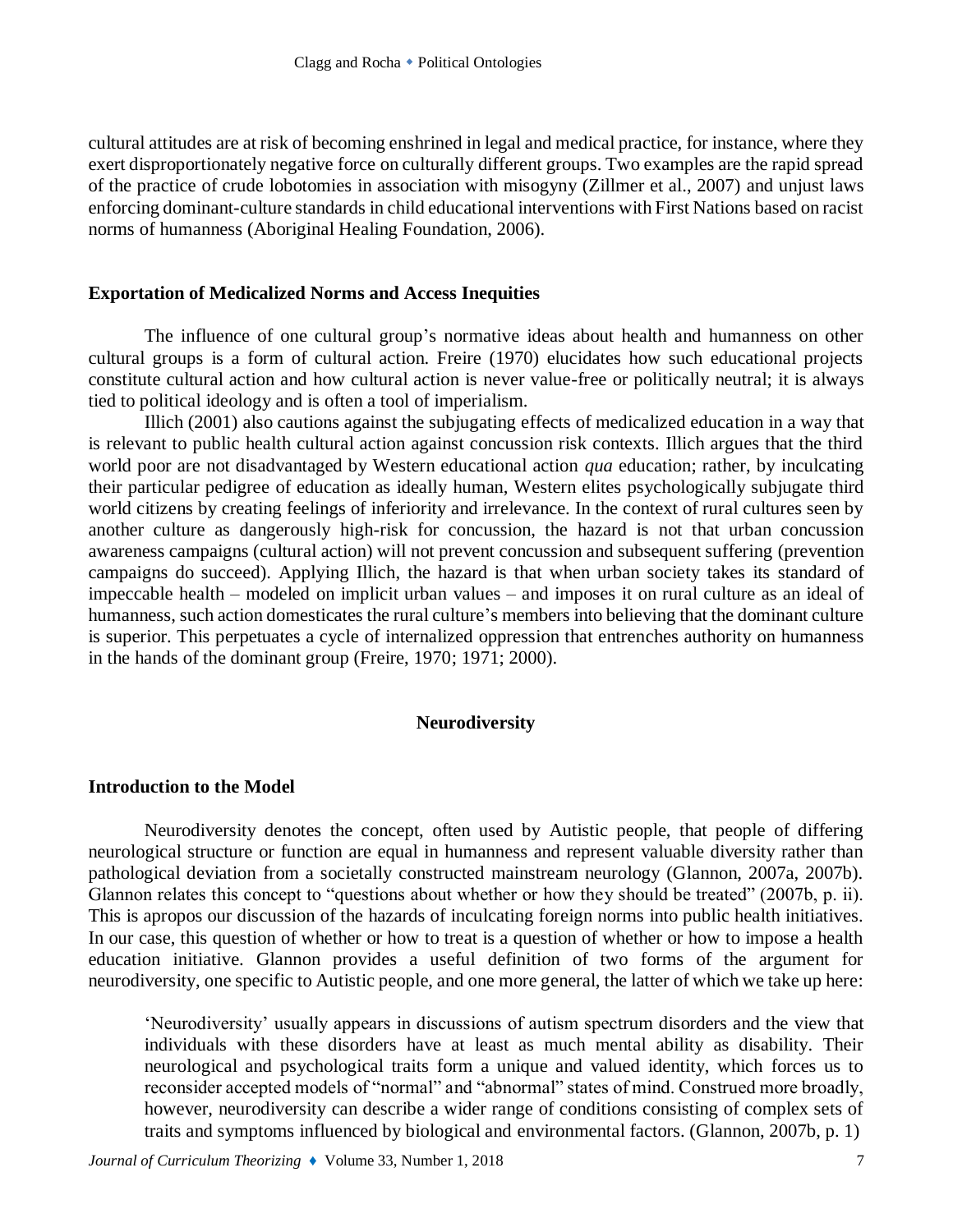#### **Ontological Status and Neurodiversity of Concussion**

We argue that – within cultures which involve positive lifestyles that are also, at times, high in concussion risk – individuals affected neurologically by concussion should be considered neurologically diverse and not neurologically pathological. This argument may also be extended to read that we should see such a cultural group as neurologically diverse as a whole due to the spectrum of neurological diversity present within some of its members caused by cultural practices. However, the problem with the neurodiversity argument is that it rests on a distinction between genetically determined neurological states and states that result from environmental injury. This focus on genetics seems to exclude the possibility of using the neurodiversity argument to argue for the humanness of acquired brain injuries such as concussion. This becomes more apparent in the writing of some authors (Fenton & Krahn, 2007; Jaarsma & Welin, 2012) who argue for the civil rights of those with neurodevelopmental disorders based on the fact that they represent a genetic minority:

"Neurodiversity" is associated with the struggle for the civil rights of all those diagnosed with neurological or neurodevelopmental disorders. Two basic approaches in the struggle for what might be described as "neuro-equality" are taken up in the literature: (i) There is a challenge to current nosology that pathologizes all of the phenotypes associated with neurological or neurodevelopmental disorders (e.g., Autism Spectrum Disorder (ASD)); (ii) there is a challenge to those extant social institutions that either expressly or inadvertently model a social hierarchy where the interests or needs of individuals are ranked relative to what is regarded as properly functioning cognitive capacities. (Fenton & Krahn, 2007, p. 1)

We see two philosophical avenues along which to proceed with the neurodiversity argument. The argument can hold that groups with differing genetics of neurology represent different positions on what is the correct way of knowing (differing cognitive functioning can be seen to yield differing ways of knowing the world – epistemology) or differing positions on what is considered real (norms of what is real human neurology free from pathology – ontology). Examining these two candidate philosophical concepts for their potential to resolve conflicting perspectives between groups about concussion-related phenomena, we can see that the most popular different-ways-of-knowing (epistemology) option may be fruitful but does not solve the issue with neurodiversity being predicated on real and genetic differences – which is to say, ontological differences.

The weakness of the neurodiversity argument here is that it requires a group to have an ontological status of being a real and proper variation on what is an objective human nature. Genetic variation provides such ontological (real) status to the neurodiversity argument when applied to autism, but in the case of brain injury acquired through environmental experience (not from birth) this argument fails to apply. Along these lines one could argue that those with brain injuries (e.g., concussion) have departed from what is a real and objective human physical nature through an injury originating from outside the organism. It is true that the injury was real and physical, but this only supports the ontologically real status of the injury event and not the resulting condition, which is still seen as an aberration of real human nature.

While grounding the neurodiversity argument in genetic differences helps argue for these minorities' civil rights, it does not seem that the genetic criterion is central to the argument that those of differing neurologies, of whatever cause, may be of equal-but-different functionality in ways relevant to humanness, personhood, and health. Therefore, one way to modify the theory for use with concussion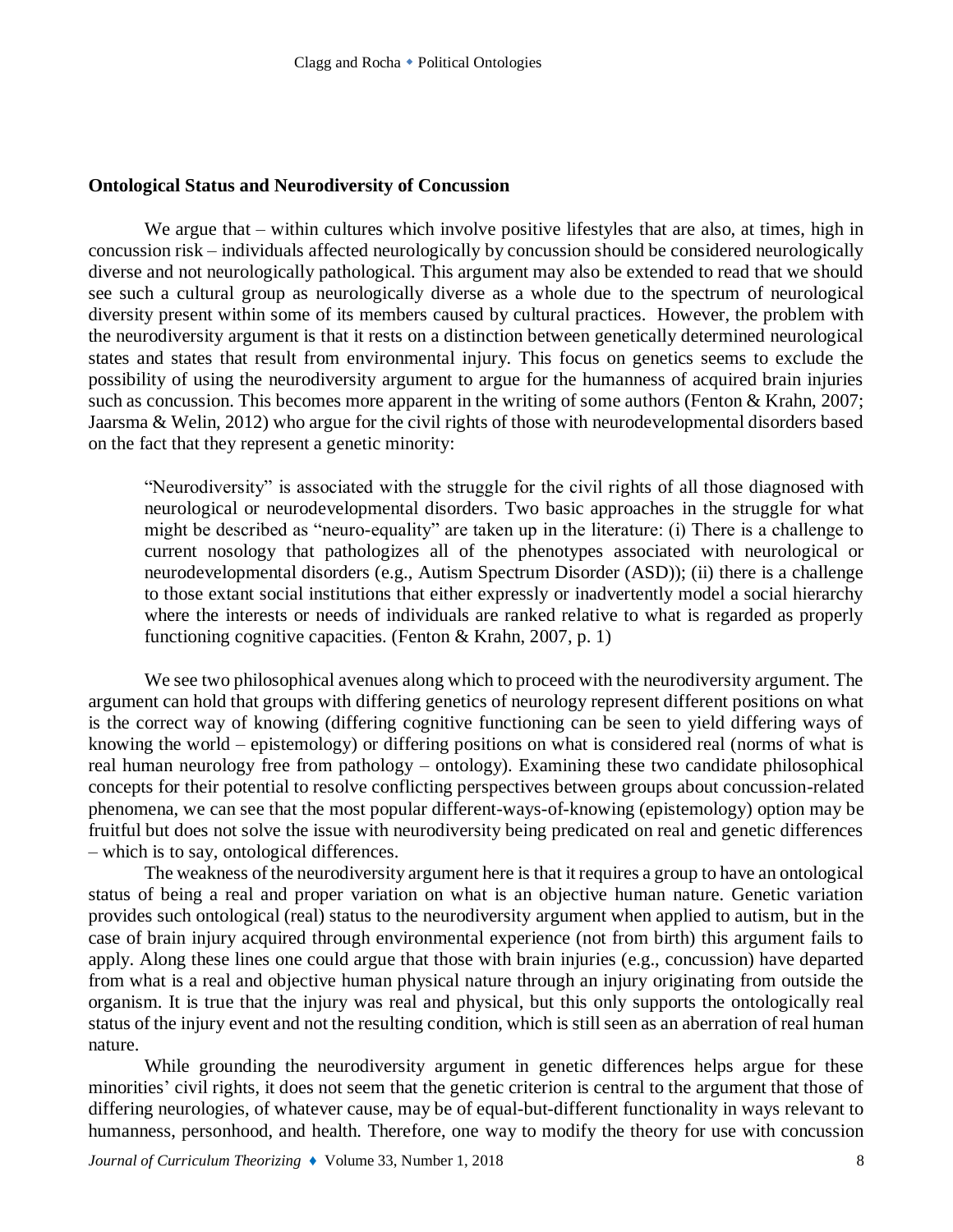would be to strip the genetic requirement for the diversity criterion. However, this reduces the power of the argument as a public appeal, which is derived from the focus on an apparently *real kind* of neurology, casting genetically neurodiverse peoples as similar to other groups which have the public ethos of being genetically determined: that is, their group membership is not of their own doing, such as how one may see ethnic groups (not that ethnic groups are actually biologically determined). To be succinct: if it is genetic, then it seems valid because difference is *in the blood*, so to say. Yet an alternative approach seems possible which avoids the controversies and problematics of these kinds of biologically deterministic accounts.

#### **Two Models**

In the remainder of this paper we apply two models of ontology which rescue this neurodiversity of concussion argument by providing ways to see those with concussion as representing real and proper variations in physical human nature. First we will apply Blaser's (2009) variation of Latour (2007) and Agamben's (1998) political ontology; then we will contrast this with Rocha's (2015) folk phenomenology, which will give us an alternative way to understand the political realm within a fundamental ontology (Rowe & Rocha, 2015). There arises in this dialectic a central confusion around the sense of the phrase *multiple worlds*, which we will then explore.

Before we move into these two models, we should clarify one matter. The reader may protest that the two political ontology models presented below are meant to address the physical world and not differences in mental activity. We have two counter-arguments. First, political ontological talk presupposes a metaphysical stance toward analysis of perceptions of life and therefore psychological phenomena are not considered *a priori* less legitimate for study than experiences of a supposed external world. Indeed, Unamuno (1954) makes the point that the idea of the material world is simply as idealistic as that of the ideal world, ontologically speaking. Second, as has been illustrated with First Nations, the mind is one of the last fortresses against cultural imperialism, other forms of objective life being at times completely subjugated to dominant perspectives (e.g., Aboriginal Healing Foundation, 2006; Battiste, 1998; Oliver, 2004). Therefore, it is particularly important to address views of reality of the mind when dealing with intergroup conflicts, as is done in work with political ontology models (Blaser, 2009; Rowe & Rocha, 2015).

## **Blaser's Political Ontology**

#### **Major Influences and Arguments**

Blaser (2009, 2014) builds an ontology based on a mixture of theory from anthropology and geography. From anthropology he takes the tradition of talking of multiple ontologies as meaning multiple worlds in which different cultural groups find their existence. From geography he takes the emerging concept of human life as extending to non-human animals and lands and the ongoing relationships between all of these, which produce the experienced world. He integrates these two insights to produce his conception of multiple worlds, each inhabited by more-than-just-humans interacting with the environment to produce each world.

Blaser's (2014) interest lies in developing an account of ontology that can help others understand indigeneity and so he is intimately concerned with the ontological status of traditional spiritual entities,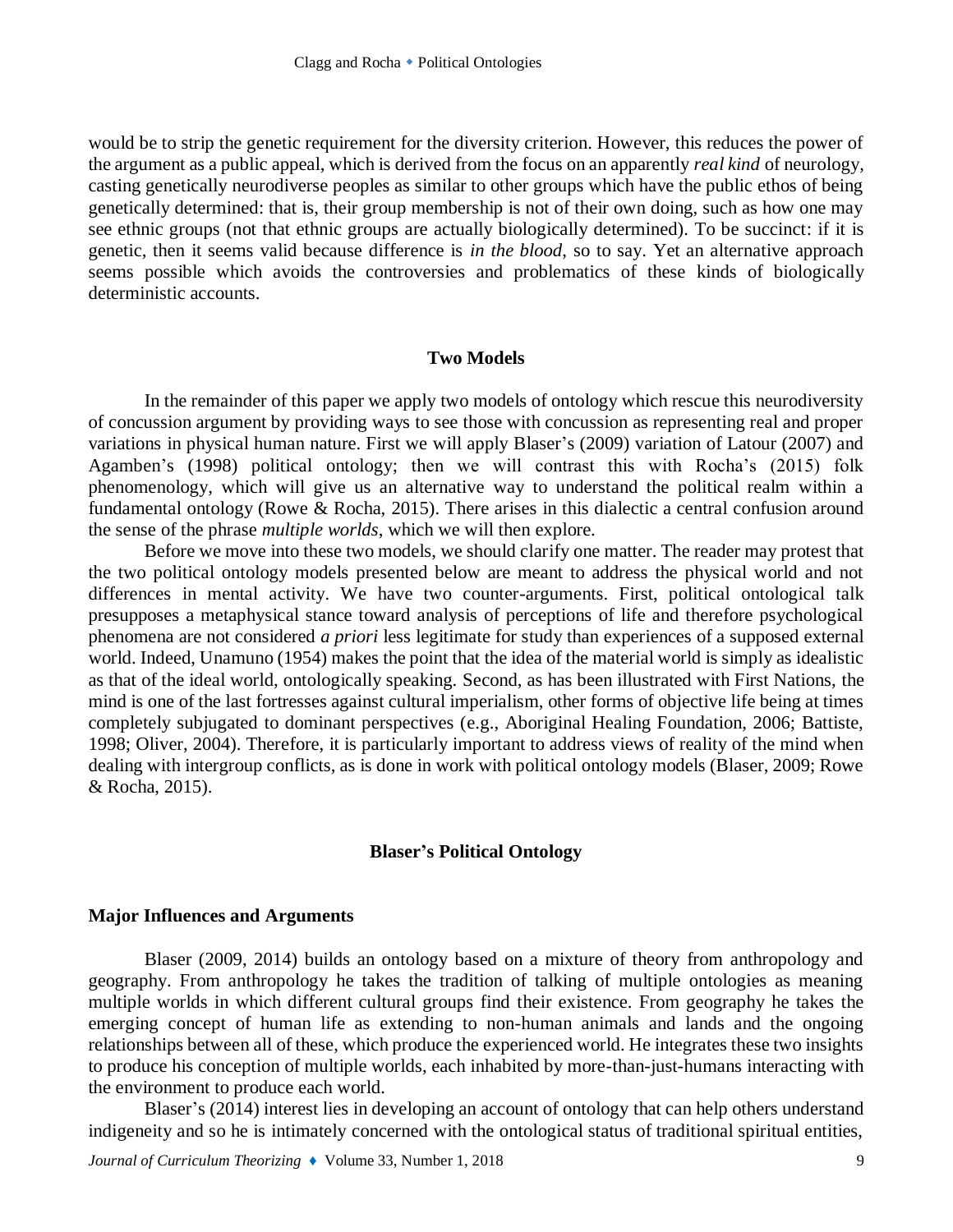for example, as much as he is concerned with the relationship between traditional lives and those of dominant Western culture; he is seeking an account which can help others understand between-world contact and disputes with depth and fidelity. He analyzes intergroup conflicts in culturally imperial educational initiatives by applying this political ontology model to each party's activities, particularly as they interact between worlds. In his analysis, the interface between two worlds, and two political ontologies, can explain the particular moments of impasse in cultural miscommunication that cannot be accounted for simply by positing differing ideas about what is valid knowledge (epistemology).

To the above, Blaser (2009, 2014) also adds two moves. First, he conceives of ontology not as static, philosophic truth but rather as a tool for understanding ontological discussions between groups, which is to say, as heuristic. His second move is to focus on the performance of ontology by human actors in real time-and-place as properly ontological – again in contrast to a static, abstract ontological theory or theorizing. He uses this latter move to cast his own ontological theorizing as one ontological act among many, and by doing so he is trying to avoid a problem shared by all multiple-ontology systems, which he himself carefully notes. That is, a theory which supposes the presence of multiple ontologies is an ontology itself. The unfortunate consequence is that it then becomes an ontology of epistemologies due to there being really only one overall world involved, with the lower-level ontologies becoming necessarily only perspectives on this overall world. If such an ontology does not reduce other ontologies to epistemologies, it then necessarily remains some kind of absolute meta-ontology itself, performance notwithstanding. The problem Blaser has with a meta-ontology is that this negates the purpose of using ontology in service of indigeneity, which is expressly to avoid subtly hierarchical orders of worldviews that are characteristic of a typically modernist, Western, and patronizing account of multiculturalism. Blaser concludes by positing multiple worlds which are in contact with each other, semipermeable, or connected, through the communications and interactions of peoples, particularly through their performances of their ontologies.

#### **Applied to Concussion Risk Cultures**

We can apply Blaser's (2014) political ontology to the present context by using it as a model of what is real to connect with the requirement of realness of the neurodiversity argument. By this model, rural people from high-concussion-risk cultures enact stories of courage, work, and connection to land and animals in ways that produce the worlds they live in, and this enacted world interfaces with the dominant world and its enactments of medicalization and public safety of commodified bodies.

This model of political ontology provides a way to see the conflict between two culturally produced real worlds of normative, human neurological functioning (see Blaser, 2009). The first world under consideration is one that we suspect is implicitly imagined by some urban groups (see Morrongiello & Kane, 2015; for comparison see Little, 2015); such groups, we argue, hold a picture of the real human as one with supposedly intact and superior neurological functioning, and such groups believe they produce said real world through medical technology and public health education. The second world is a world imagined by rural groups who hold a view of real humanity as involving varying cognitive abilities according to both injury and opportunity for development, and that said injuries and opportunities are engendered through culturally-syntonic, active lifestyles. This contrary worldview represents both the authors' lived experiences as well as years of personal conversations along these lines with rural peoples.

In each case the world imagined is real in two senses: a weak sense, and a strong sense. The weak sense is that two different human groups interact with nature to produce two realities of humanness inasmuch as these groups can be said to occupy different locations from each other in space and time – but this is not really positing different worlds but rather two perspectives on a shared world in which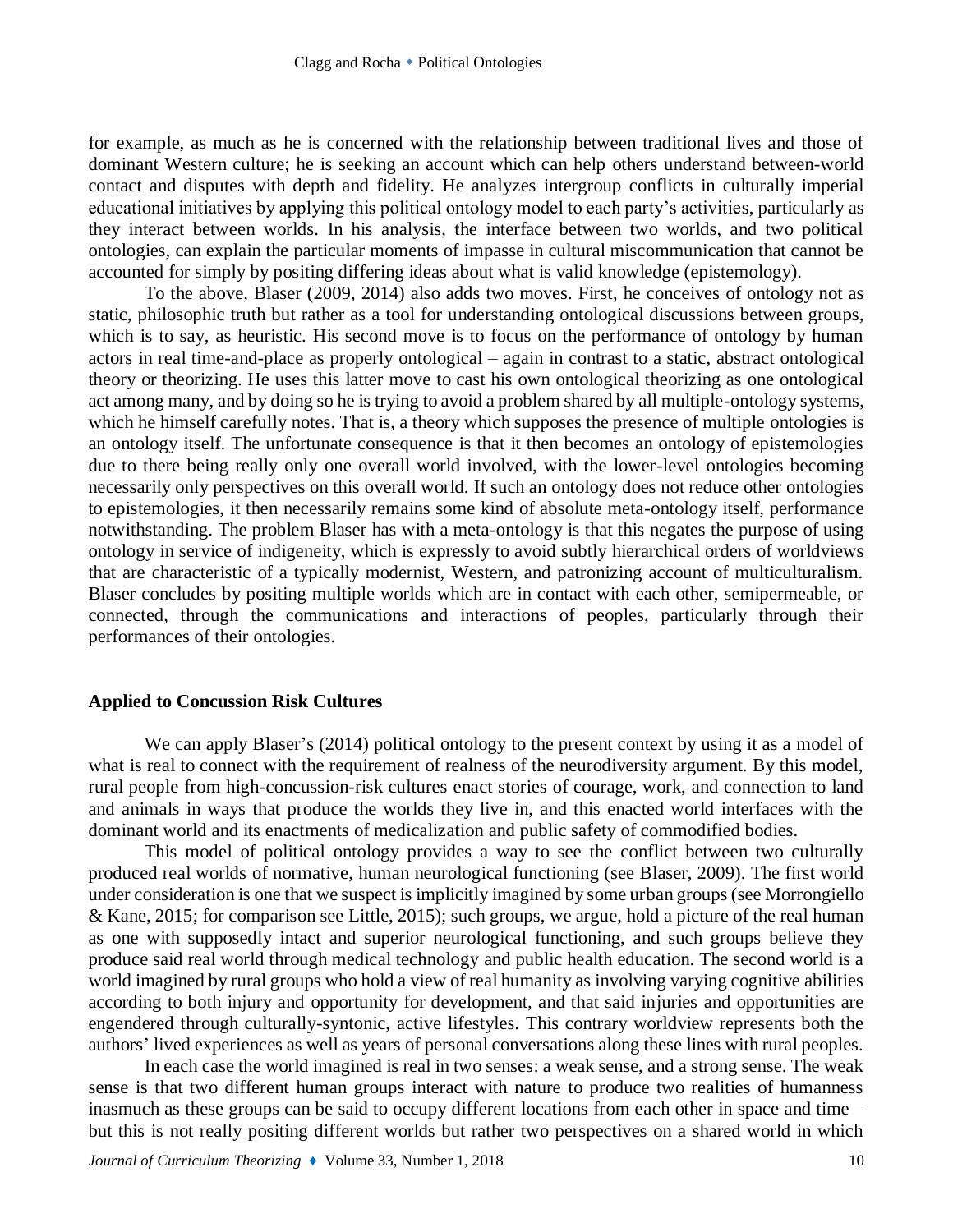there are different areas. The strong sense is alluded to above, that for each group in conflict, there is a real humanness determined by interaction of that group with other entities within their own world, and that the two resulting entity-generated worlds (enacted ontologies) are what are seen to be in conflict in this political ontology paradigm (Blaser, 2009).

For example, a rural person may, in comparison to a perceived urban norm, believe they possess superior spatial and kinesthetic cognitive abilities while believing they have limited concentration due to a physically rough lifestyle; and that this state of neurological being is quite literally the objective and most real humanness. Critical here is the view of what is real human neurology, and the conflict in this paradigm is between groups who have differing experiences of what is real. This is corroborated by the authors' personal communications with people who have a history of multiple concussions in the context of rural cultures; they describe their culture as positive and their differential functioning, while having some downsides, as superior in other domains and, more importantly, as fundamentally real and human.

Using this political ontology framework allows us to sidestep the genetic distinction based on a nature-versus-pathology dichotomy involved in the neurodiversity argument. Conflicts between ontologies stem from different culturally-produced realities, and neurodiversity should legitimize different types of real humanness. The ontology of each group provides a real humanness and the neurodiversity argument then works as a conceptual bridge across the conflict between the two groups' ontologies (Blaser, 2009).

An important strength of this model (Blaser, 2014), possibly its signature strength considering its origin in indigeneity scholarship, is that it affords the non-dominant group dignity not just as equal in human worth and cultural value, but specifically dignity as having an independent intellectual tradition. In this model both parties have legitimate intellectual traditions and each of these traditions is built on its own ontology-in-performance. This account of the ontological status of rural culture supplies the neurodiversity argument with teeth to defend concussed bodies; in this account, rural people's norms of health and humanness include, as normal, a higher degree of concussion risk and this story of what is a real human is enacted in relationship with a world that produces a reality where this is indeed human nature. Neurodiversity then applies to this group, the reasoning as follows: as real difference in human nature, rural lives are a rightful category of diversity and should be afforded equal treatment and representation in the values of educational initiatives.

While we appreciate the motivations for such an elegant treatment of the problem of multiple ontologies, we remain concerned that the problem remains. We suspect that even an account of ontology as enacted stories in creative relationships with more-than-human worlds still cannot avoid the problems related to setting itself up as a meta-ontology.

## **Folk Phenomenology and Political Ontology**

The typical way of talking about epistemology and ontology and culture in the social sciences, as conflicts occurring between epistemologies or between ontologies, is not typical of how philosophers use the terms 'epistemology' and 'ontology.' Indeed, it may be the case that there is only a familial resemblance between the usages. Philosophical usages of these terms refer to the study of knowledge and of being, both of which often find their way into philosophy of language, mind, and psychology. Here we are thinking of how to operationalize the term *ontology* in a way that leaves room for a fairly ordinary sense of how the term *political* operates (as related to questions of society, power, and so on). Blaser (2014), Agamben (1998), and other theorists rely on a complex tradition that has built an entire system out of political ontology as a whole, borrowing, in Agamben's case, from Schmitt's (2006) political theology and Foucault's (1978, 1990) genealogy. Using ontology in the more philosophical

*Journal of Curriculum Theorizing*  $\bullet$  Volume 33, Number 1, 2018 11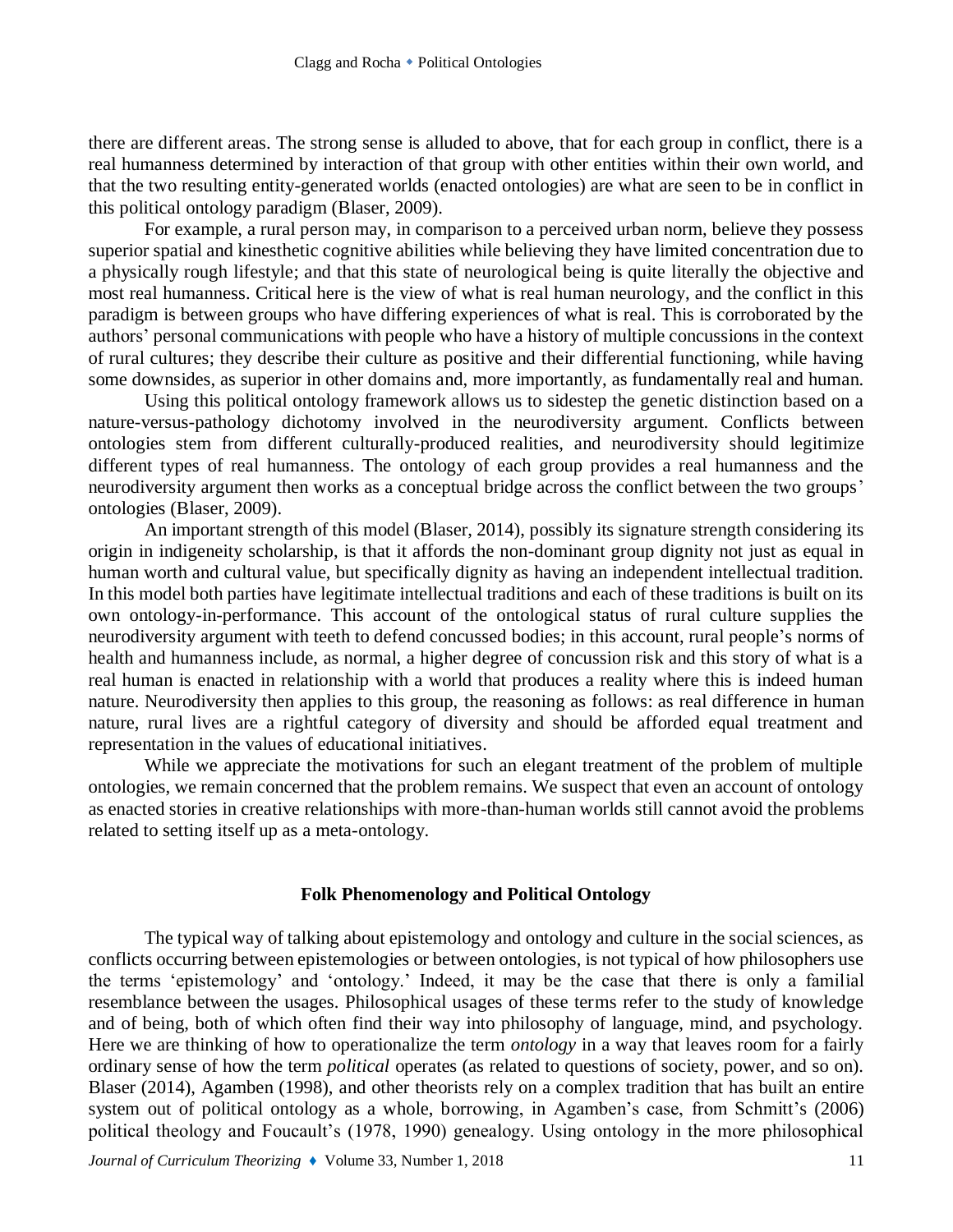sense we find in folk phenomenology, as we will see below, allows us to speak to the same shared reality. In either respect, we are not thinking of folk phenomenology as necessarily doing all the work here, but are seeing it, instead, as a way to clear the path forward in terms of the range of what political ontology refers to and can do in this paper and after.

This need not come off as antagonistic to the social sciences. Rather, it is a sense of ontology that has fewer burdens conceptually and in terms of the literature used. Namely, political ontology in this case creates an impression that ontology can be divided between interests. Rather, political ontology, across all of its meanings in philosophy and political theory, is usually understood as the fundamental essences or structures that are the necessary and sufficient conditions for the possibility of politics and that, in turn, show how foundations are always already invested in a political project. Social science's use of ontology gives the impression that there are multiple political ontologies. Now, none of this is to suggest that ontology or political ontology is monolithic, but it is to say that unless the systems of the political ontologists – Agamben (1998), Latour (2007), and others – are understood, it is hard to put them to any use whatsoever.

We will now advance folk phenomenology (Rocha, 2015) to politicize rural experiences. We will show that there is a good, preliminary reason to expect this ontological lens to offer some analytic clarity to what is at stake within the neurodiversity model, with the question of the cultural aspects of concussion as the guiding case study. The implication of this will be that there is a sense in which ways of existence (being a human person) and subsistence (ways of mind and consciousness) work to construct a political reality that weakens the idea that "harm is harm."

## **Ontology in Folk Phenomenology**

Folk phenomenology (Rocha, 2015) is a categorical approach to understanding reality, using a trinitarian lens that divides reality into Being, subsistence, and existence. Being refers to the world itself, and the conditions for that world; subsistence refers to the energetic, conceptual, and psychological things within the world of Being; existence refers to the material, perceptual, and physical things that subsist within the world of Being. The sum of these categorical parts is what folk phenomenology takes to the whole of ontology and the distinctions within that whole are the analytic ways of bringing the real into focus. The methodological work of focusing through reduction is traditional within phenomenology since at least Husserl's (1993) epoche or reduction, yet the most fundamental claim of this system is what makes it distinctly folk: "art precedes metaphysics" (Rocha, 2015, p. 5). In other words, folk phenomenology begins not with a philosophical account of the real but a pre-philosophical anthropology, what we might call pre-qualitative research. This is a notion of ontology where the craft of art, the making of things, the work of the hand and the heart are the foundation for persons in the world, and it is here where we also find the first sparks of a pre-political politics, rooted in the human person's subsistent ontological passions, as we will explore below.

#### **The Pre-Political in a Folk Phenomenological Ontology**

One of the classic issues with political assessments of ordinary life is that they are routinely overdetermined in advance. For instance, when witnessing gross material inequality, there is little need for Marx and, indeed, few of the world's poor have heard of Marx or could read him. This is one cursory example, but it shows the problem of conceiving of politics within a life that has no place for the terms and theories of the political realm. It is into this exact problem that folk phenomenology locates an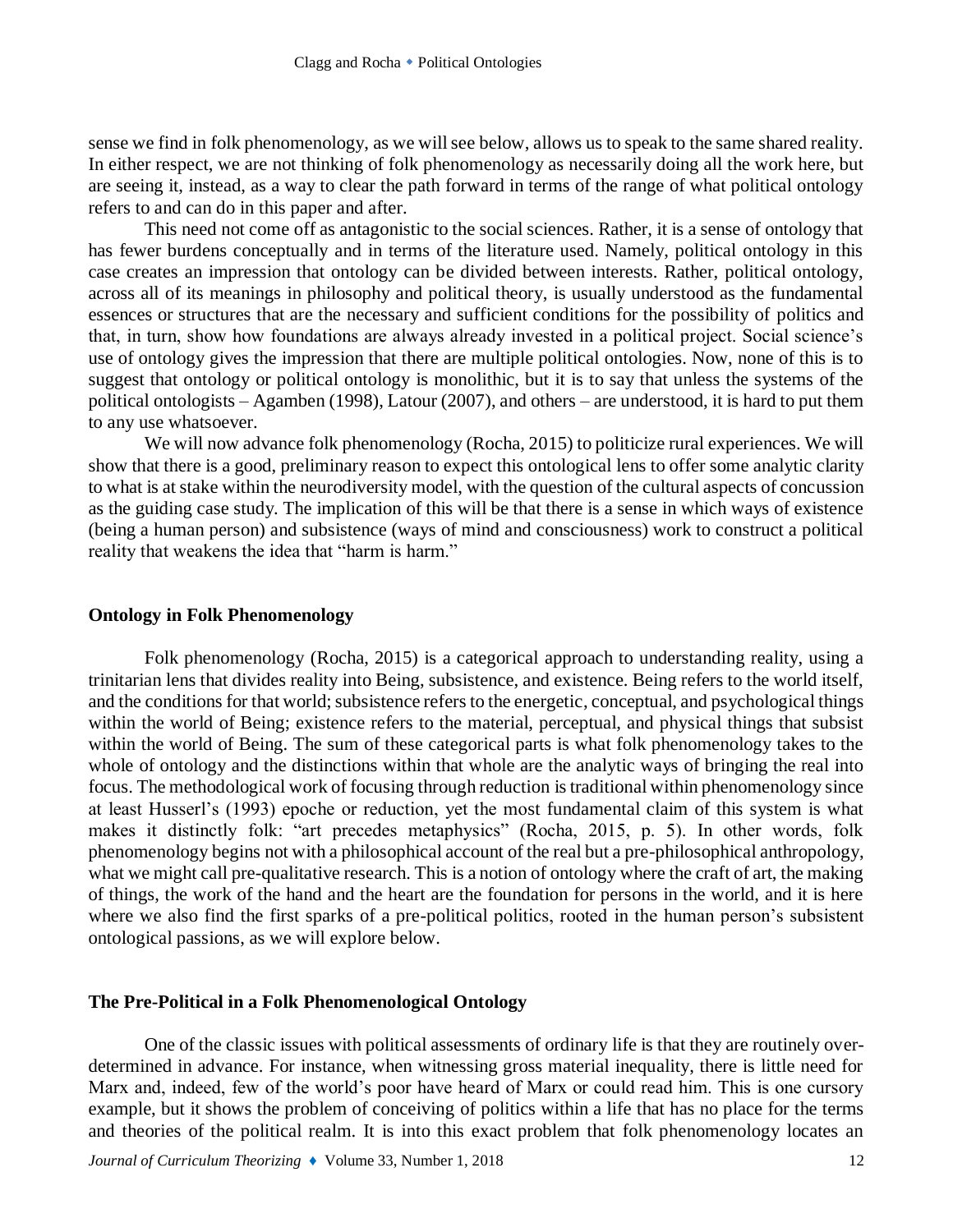ontological place for pre-political sentiments: the ontological passions, the desires for Being, subsistence, and existence. These passions are often expressed without knowing what they reveal, and the revelation is often negative – I am *not* this or that. Folk phenomenology (Rocha, 2015) locates these passions as a pre-linguistic and even pre-epistemological ontological foundation. These passions are not pre-political in terms of what they mean; they are pre-political in terms of what they are. It is here, in the ontological situation of the desires that constitute an inchoate and illiterate pre-political disposition, where politics emerge and spill into the more familiar and technical discourses we are accustomed to hearing and not hearing.

## **Folk Phenomenology and Rural Culture**

To be deliberate, when we apply this notion of the pre-political to rural cultures and risky play, we see that the character of the lives and experiences of these peoples constitute fundamental, ontological, passionate, and pre-linguistic apprehension of what it is to be human in their contexts, and we see that this humanness is itself sufficiently real. This folk phenomenological pre-politics then offers us another avenue to arrive at the real-but-different physical humanness that forms a part of rural highconcussion-risk culture. Again, the neurodiversity argument picks up this ontologically valid difference in neurology and can then force recognition of rights of different-but-equally-human beings, particularly in educational initiatives.

# **Relationship with Object Oriented Ontology**

The reader may ask how this theorizing relates to new materialism and object oriented ontology (Braidotti, 2013; Harman, 2002). What distinguishes our use of folk phenomenology is the divide between the ontic and the ontological, following Heidegger (1927/1962). The distinction between, and the analogical relationship between, the ontic and the ontological is separate from new materialism's reinvestment of material monism with emergence and other reinvigorations. For Heidegger, objects of study do not occupy places in the world in their own right, but are either world-less or experienced inside the world of an experiencing (ontological) being. This radically differs from an ontology based first on the objective and independent worldliness of material and then secondarily expands the nature of this worldliness to apprehend subjectivity (McHoul, 1999).

With respect to object oriented ontology, we are not talking about being as an expanded set of properties of matter. Quite the opposite, matter takes its worldliness through its being experienced. These alignments and non-alignments bracket our work here with reference to the classical tradition of Heidegger. Harman's (2002) interpretation of Heidegger around the singularity of objects, which would be more compatible with new materialism, is not convincing to us; we instead follow Marion's (1997/2002) tradition of developing Heidegger towards the anterior relation of givenness to Being, which very much confirms what we feel to be clear in Heidegger: that the ontic receives its particular instantiation and relevance in its particularity through the generality of the ontological being.

# **Heidegger and Indigenous Philosophy**

Digging into Heidegger, Hegel, and Indigenous thought, we can add complexity to the distinction between the social science apprehension of multiple ontologies and the philosophical project of defining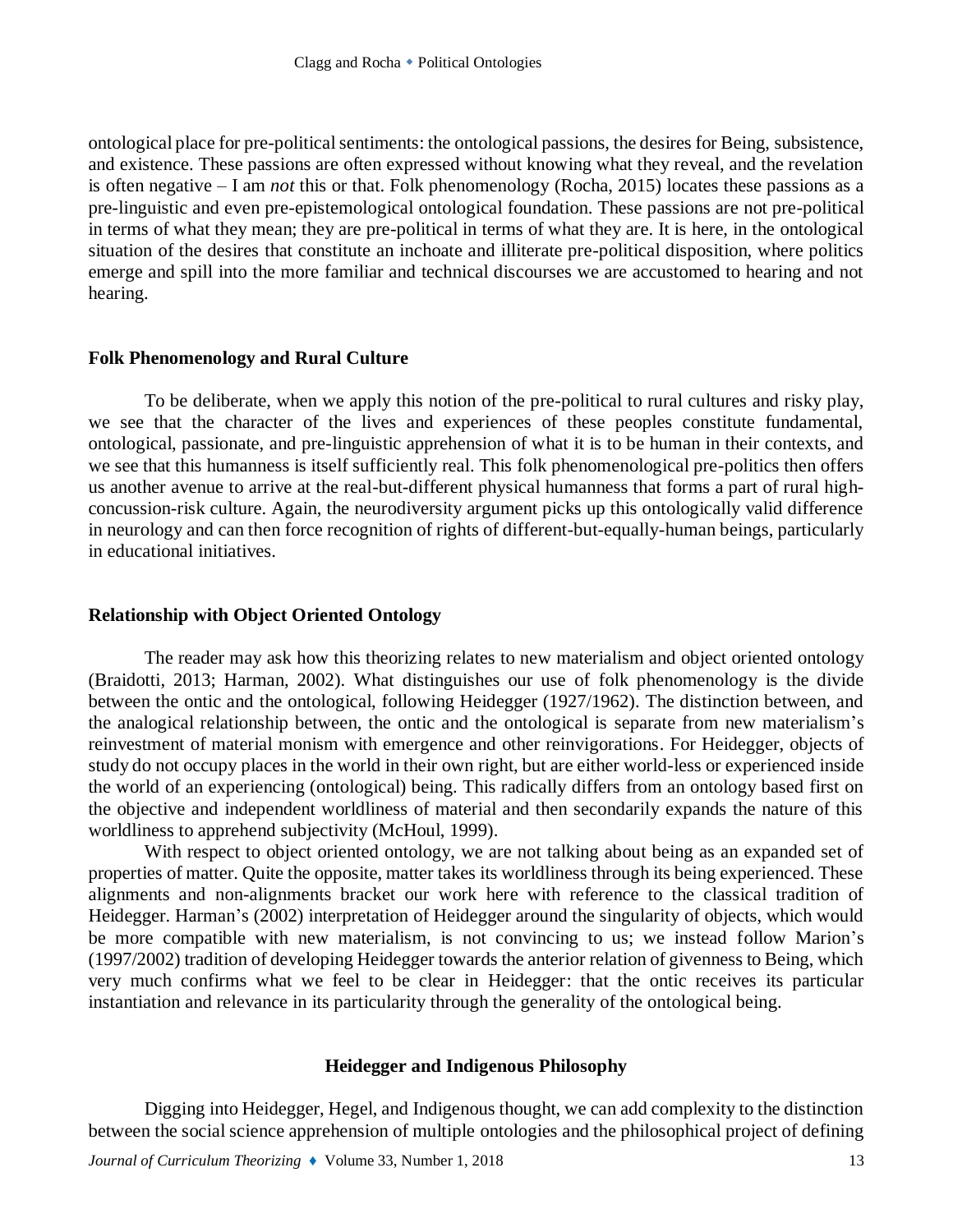a single, shared metaphysics. Blaser (2014) discusses multiple ontologies between Indigenous and nonindigenous groups; but if we look at Indigenous writing on ontology, for instance Brayboy and Maughn's (2009), we see a picture that shares a key similarity to Hegel (1807/1979): Indigenous and nonindigenous people both inhabiting a Hegelian, intersecting multi-realm/multi-dimensional reality. Let us call this a *manifold metaphysics*, as opposed to multiple, manifold cultures as described by McHoul (1999; Heidegger, 1927/1962). While McHoul does a good job of treating the existential being of culture (although not as transcendentally as Hegel, 1807/1979), its focus is on culture more generally whereas the present analysis focuses on cultures' metaphysical claims themselves.

We then can make distinctions between the soft, hard, and manifold uses of the phrase *multiple realities* or *multiple worlds*. The soft version of multiple worlds is a typical social science account which says: what different social groups think are separate realities are actually socially and cognitively constructed mental accounts of worldview (all of which occurs within some specified or unspecified reality). We reject this account because it is not metaphysical but sociological or anthropological, and as such does not engage with groups' metaphysical claims *qua* metaphysical claims. The hard version of multiple worlds, in dispute here, is the idea that different social groups actually inhabit separated realities, yielding a radical relativism. Here we are arguing that Blaser's (2014) heterogeneous assemblages resembles the hard version, even though it suggests the possibility of intercontact (Blaser, 2009). We reject this hard version due to the meta-ontology trap noted above. Finally, the manifold version indicates a truly manifold metaphysics: one shared reality in which there are multiple intersecting Heideggerian (1927/1962) or Hegelian (1807/1979) realms. This is a single ontological frame of reality where the whole is filled with parts that flux and create multiples. We argue that folk phenomenology's trinitarian lenses better reconciles itself to this manifold metaphysics.

When Indigenous authors use the phrase multiple worlds (e.g., Duran et al., 2008), it may sound like the hard version of the social science position that falls into the meta-ontology trap (see Blaser, 2014). As a correction, Brayboy and Maughn (2009), for instance, are not talking about multiple, entire metaphysical realities but *intersecting* realms, as does Hegel (1807/1979). Although Brayboy and Maughn describe one realm as physical and others as metaphysical, we can see that this sense of metaphysical is different from the present philosophical sense of metaphysical as denoting the overarching single frame. Even Heidegger's (1927/1962) language of worlds, realms, and ontologies fits well with Brayboy and Maughn's account by our reading (other problematics of Heidegger's ontology for Indigeneity aside, e.g., human-centered equipmental totalities). Ahenakew (2014) also uses the phrase "multi-layered realms of reality" (p. 154), which maps well onto this account.

To paraphrase Heidegger's (1927/1962) introduction to Being and Time, we can distinguish between senses of the word *world* as denoting: 1) a plain collection of present entities; 2) any ontological "realm which encompasses a multiplicity of entities: . . . such as the realm of possible objects of mathematics" (p. 65); 3) existential environment; and 4) worldhood which has such worlds "as its modes" (p. 65). While bewildering, we are arguing that the soft version of multiple worlds is derived from sense 1 (*plain collections*); that the hard version is inconsistent due to meta-ontological problems; and that the manifold version comprises a manifold of sense 2 (*realms*), which are experienced through sense 3 (*existential environments*). Add to this Brayboy and Maughn's (2009) denotation of some realms as spiritual in addition to the material realm and we have a useful account here.

This helps distinguish between two types of Indigenous discourse on ontology. The first is the way some Indigenous authors describe their reality as having multiple metaphysical layers intersecting to produce the encountered world (Blondin, 2006; Brayboy & Maughn, 2009, Deloria, 1999; Marker, 2017) – we argue this discourse can be described by the manifold ontology above. The second is the way of talking about "walking in two worlds" (Henze & Vanett, 1993, p. 116), the Indigenous world and the White world (Duran et al., 2008; Maracle, 1994). When talking of walking in two worlds, some authors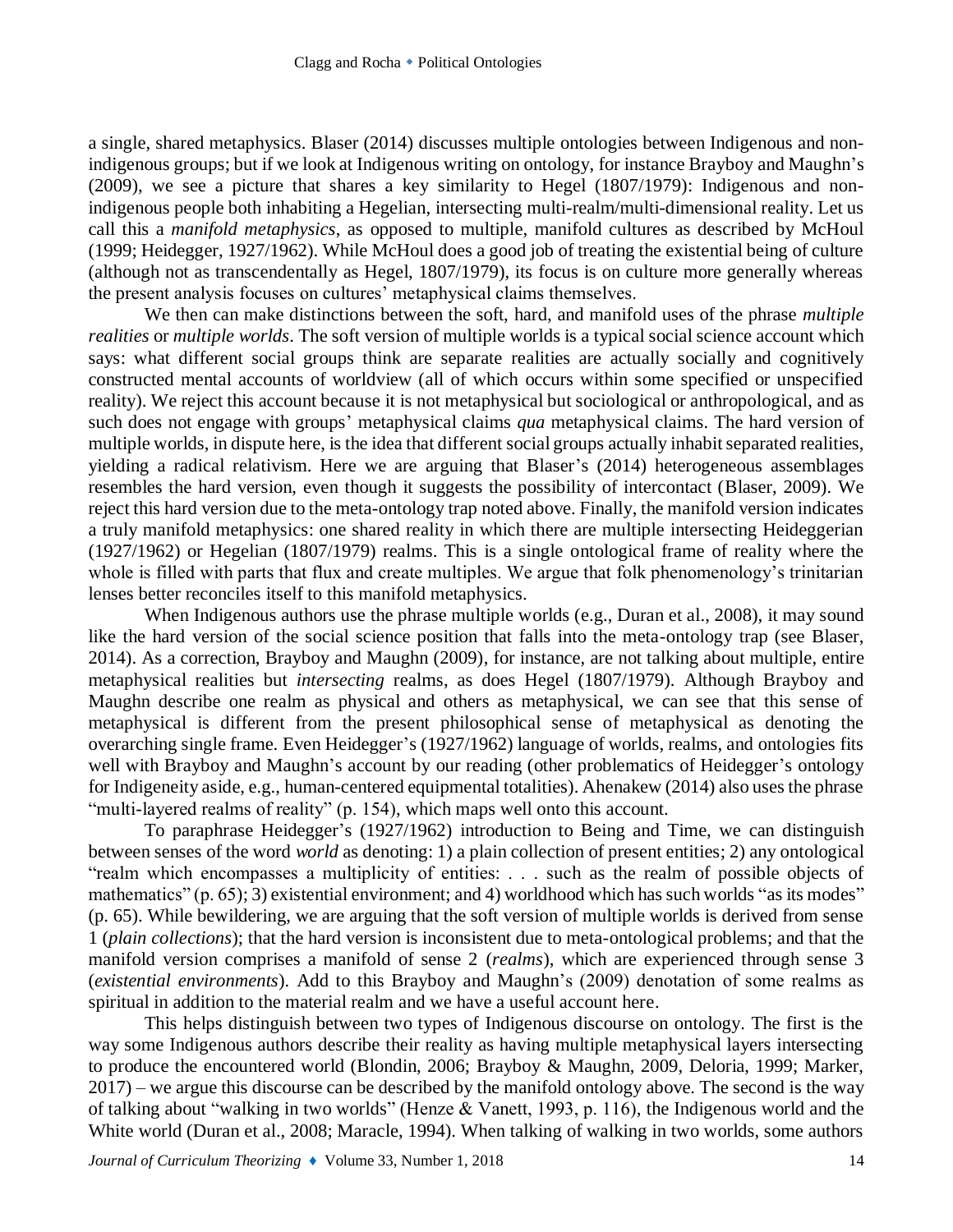may mean the soft version of multiple worlds and other authors may for rhetorical purposes suggest the hard version, but we argue that they actually mean the manifold version. When stressing the differences between Indigenous and White worlds these authors may be, in effect, stressing the relative participations of Indigenous and White peoples in the various spiritual and material levels of one manifold reality; or in Heideggerian terms, existentially inhabiting multiple realms to different degrees within one metaphysics. Note that while engaging in a dialogue between these Western and Indigenous authors and terminologies, we are not attempting to set up a hierarchy of dominance of Western categories as more legitimate *a priori*. Rather we are attempting to foster a mutual understanding that might be mutually clarifying.

Still, some may misunderstand Indigenous epistemological pluralism (Ahenakew, 2014) as suggesting something other than an engagement with a common reality and argue that it implies an absolute situation of multiple realities. This, we argue, arises from othering Indigenous intellectual traditions. Within Euro-American intellectual tradition, we are comfortable with multiple figures providing different accounts of a single true reality. Heidegger (1927/1962) calls these ontologies (still as directed towards the one, shared metaphysical frame). Within Indigenous intellectual traditions it may be the same, that there are multiple theorists of a single reality (which is itself manifold); but it may appear to outside observers that Indigenous intellectual traditions posit multiple realities because they include multiple voices.

With this manifold ontology established we can better make sense of Indigenous authors' descriptions of local ontologies of human-ecological knowledges particular to place and landscape (Brayboy & Maughn, 2009; Marker, 2017, 2006). Within this preliminary frame, we can see unique characteristics of reality arising from relationship with landscapes as representing instances of intersection of multiple metaphysical realms, within a single, overall, manifold reality that explains the contact, coincidence, sharing between, and collision of such local worlds (Deloria, 1999; Kawagley & Barnhardt, 1998).

All this is not to disregard the problematics of Heideggerian and Hegelian philosophies for Indigenous thought. While we are excited about the connections, we are not suggesting ignorance of these European thinkers' arguably overdetermined language systems (Ahenakew, 2014), messianism, humanistic equipmentality, or developmental theories of culture that sideline Indigeneity as primitive (Grande, 2008; Smith, 2012). Nonetheless, if they help us think through these difficult ontological concerns, then possibly we can learn what is useful from them. One way we can employ this analysis is to explain how folk phenomenology appreciates the politics involved in multiple groups' conflicting ontologies by taking these as actual metaphysical claims to a shared world – that is, taken in the above sense of one metaphysical frame housing manifold subsistent realms, and of particular landscapes of metaphysically complex existence within intersections of these realms. This results in a political ontology of a single metaphysical frame which nevertheless retains a multidimensional and intersectional notion of realms.

## **Strengths and Weaknesses**

We like Blaser's (2009, 2014) work because it provides an avenue for dignifying rural intellectual traditions qua intellectual traditions, not just as intuitive, embodied modes of being but also as sophisticated analytical traditions of their own. In comparison, folk phenomenological political ontology may only advance the dignity of rural peoples as pre-intellectual, feeling, and embodied; or there is the risk of our work being perceived this way (see also Rocha, 2015). The folkloric reversal being oriented slightly towards the non-intellectual begs the question: how do we conceptualize an intellectual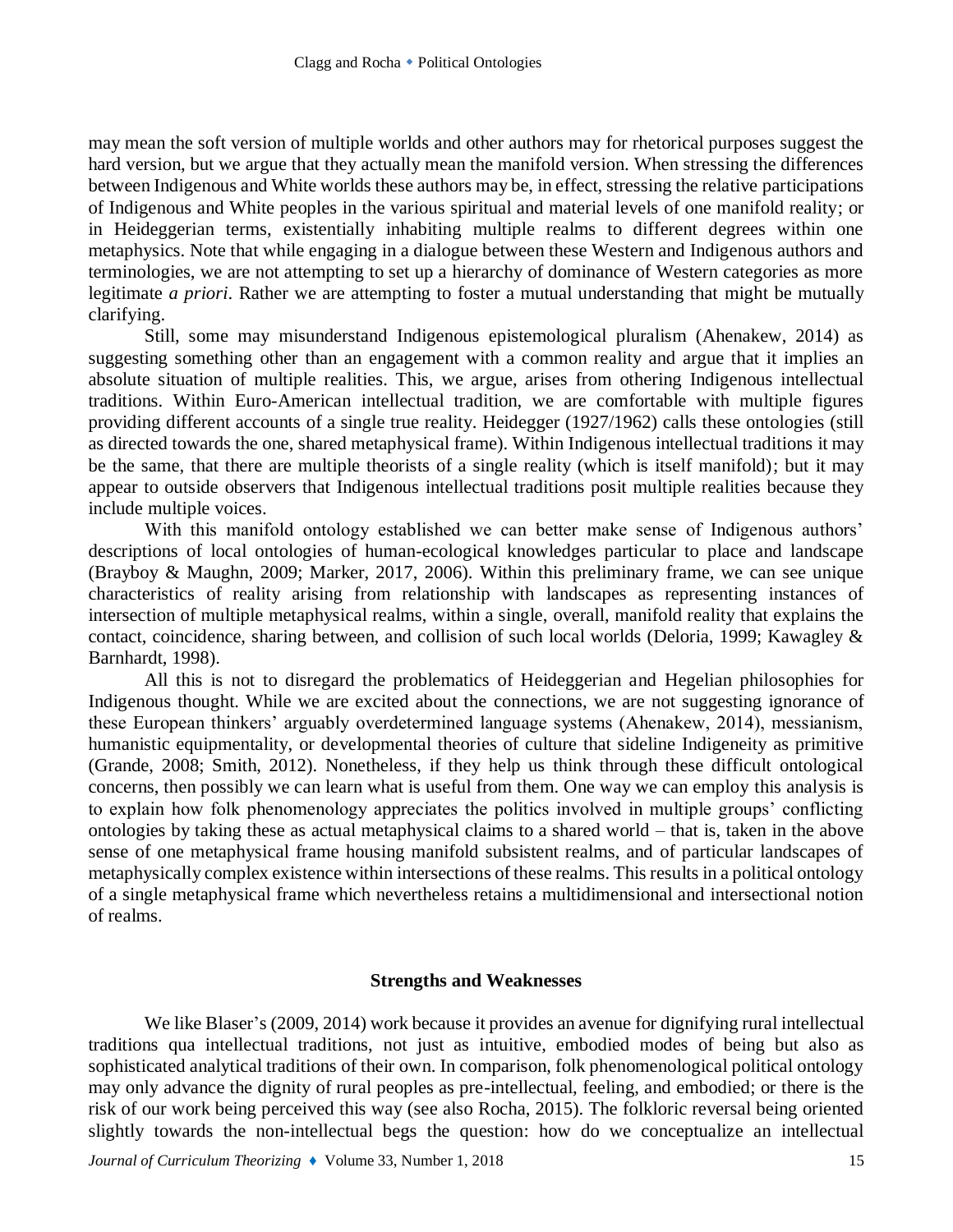dimension of a folk phenomenological model of political ontology? We are not wedded to a treatment of rural peoples as always and necessarily intellectual (see Neisser et al., 1996), but it is a point worth considering, to avoid the perception of over-romanticizing rural people or downplaying the extent to which their lives are intellectual.

One response to this challenge is to take up Heidegger's (1927/1962) concept of dasein, referring to the mode of being that is able to reflect on questions of being (such as ourselves). Dasein is the way of being that is oriented towards understanding its own being through phenomenological study of ontology in a primarily experiential way. This may not be the equivalent of what is typically seen as intelligence according to a normative, cognitive functioning account from mainstream psychology. Yet it provides a Heideggerian avenue through which to draw attention to the sufficient and sovereign humanity of rural peoples without identifying this with a psychologistic (Giorgi, 1981) sense of intelligence, which may or may not be found in general among rural peoples, but which under the present account does not define sovereignty. We are not interested in a conception of intelligence which is drawn from a traditional subject-object dichotomy with representation being the mode of thought (McHoul, 1999). Rather, we are interested in a conception of intelligence as arising from experience and the study of being through experience (see also Ahenakew, 2014). We further argue that such a non-psychologistic, non-representational account may be more likely to survive rural peoples' own counter-imperial skepticism of urban intellectualism.

In this vein, Du Bois (1994), in the last chapter of *The Souls of Black Folks* provides a sense of such a non-psychologistic intellectual sovereignty from a perspective that is not explicitly derived from the continental philosophical tradition. This provides a good touchstone to convey our alignments in North America. On another note, regardless of which model of political ontology is used with the neurodiversity argument, if we focus on a neoliberal conception of a free subject to argue for inalienable rights (in this iteration, rights of an ontologically/physiologically diverse group) to fair treatment in educational initiatives, there is still much we would miss. This does not bring us to an appreciation of the things themselves (Husserl, 2001) of the rural life. Folk phenomenology brings the appreciation of lived reality of rural life as ontologically valid, while adding a critique of social science's use of ontology, as well as of commodification of the subject by imperial education and medicalization (Illich, 2001; Rocha, 2015).

# **A Balanced Perspective**

Our explorations here into political ontology can help provide a balanced perspective between dignifying concussion-risk rural culture and liberating peoples from other oppressive concussion-risk contexts (e.g., profiteering unsafe labour practices, possibly US football, material exploitation of First Nations). Such a balancing between avoidance of genuine hazard and avoidance of unnecessary caution is expressed by Little: "Whilst inappropriately designed and poorly maintained play equipment represents a genuine hazard for children, a growing risk aversion within society has seen many childhood activities curtailed with an emphasis on providing safe environments for children where all risks are removed" (Little, 2015, pp. 24–25). We also agree with Gleason (2017):

I do not deny that children are vulnerable to harm, exploitation, and abuse. . . . History shows us, however, that social norms regarding vulnerable children were shaped largely by adults and gave rise to a complex set of effects that were not always positive or altruistic. This complexity bears on how we understand claims of child protection. (p. 42)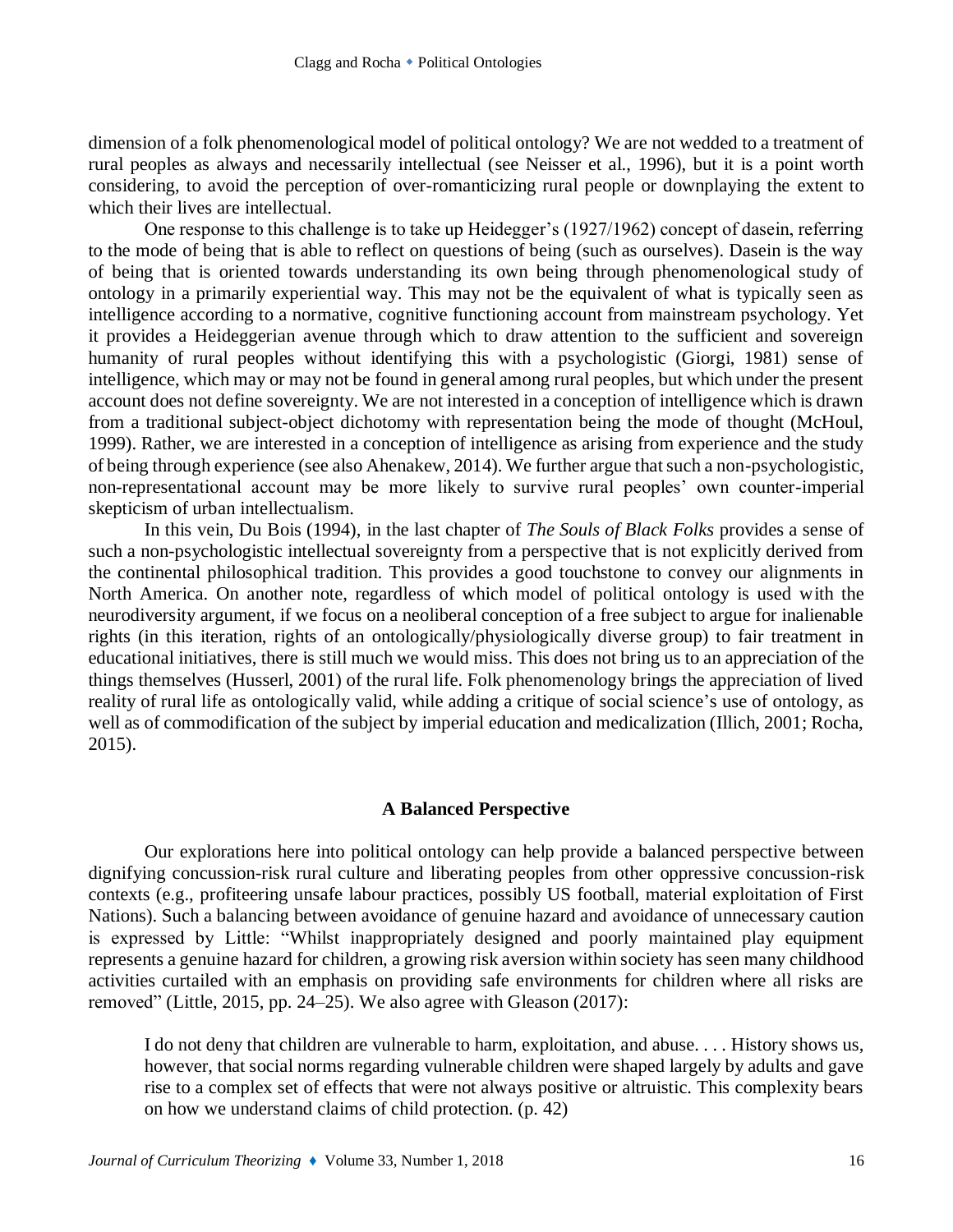We want to build on this balance by deepening the concern around the cultural imperialism of safety education initiatives. Thus, we should attempt to balance the interests of preventing harm from concussion with the risk of cultural imperialism, and indeed, the benefits of counter-generalizing norms from a marginalized cultural voice back to a dominant culture.

To be clear, one should first bear in mind the situations in which peoples may be liberated from oppressive conditions through medicalized public health education (possibly some young athlete groups), and also situations where non-dominant groups may be interested in taking on said education for their own interests. These represent non-imperial educational events, whereas the following applies to events outside these bounds in which more caution is warranted (Freire, 1970).

To speak broadly, one should be on guard for cultural imperialism by detecting when one is pursuing education of another group using dominant perspectives which are at odds with the other culture's intellectual traditions, values, experiences, and ontological passions. This implies that one will be prudent in investigating these aspects of their lives. The political ontology models we have discussed require public health educators to attend to differing ideas of what is real and how these ideas operate at a fundamental level in the thinking of each party.

Neurodiversity, grounded on these political ontology models, provides the argument that different groups of real humans should be afforded equal status as thinking-and-being agents and subjects along with their traditions and realities of humanhood. In the case of concussion, reduction efforts should first consider the perspectives of the target groups on an equal footing and with appreciation of the philosophical and pre-linguistic passionate metaphysics and experiences informing these perspectives (Blaser, 2014; Freire, 1971; Illich, 2001; Rocha, 2015). While the general trajectory of phenomenology across the three reductions of Husserl, Heidegger, and Marion shows the nature of reality as a gesture of disclosure to us as objects, beings, or giveness, folk phenomenology (Rocha, 2015) takes this offering a second step in applying it to teaching, arguing that education  $-$  in its best moments  $-$  shows us what reality offers and our passions for Being. Teaching as a showing of reality and a showing of our passions for Being is an offer that is available to the learner even if the offer is not received.

Finally, one should consider, in the process of generalizing a model of humanness to another group, whether this group's model of humanness has elements which would benefit one's own group. For instance, it remains to be shown that ceasing participation in all activities with higher concussion risk that are seen in a rural lifestyle would actually lead to increased cognitive functioning, and it may well be that adding some of these risky activities to an urban lifestyle would increase some domains of cognitive functioning (see Little, 2015). It is an empirical question open to future research, but also an attitude towards intergroup relationships that is less imperial (Freire, 1970).

#### **Notes**

**2.** For more on risk from a slightly different perspective, the reader is referred to the work of Gershon (2012) who presses at risky-ness through Ranciere.

#### **References**

**<sup>1.</sup>** Our approach to ontology may seem, at first glance, to demand consideration of posthuman, new materialist, and object oriented ontological writings, but this would be an incompatible framework, as we will explain, to our approach to ontology. For more see: Rocha's (2017) essay in The Queen's Education Letter, summer 2017, "Theological Posthumanism and Atheistic Education."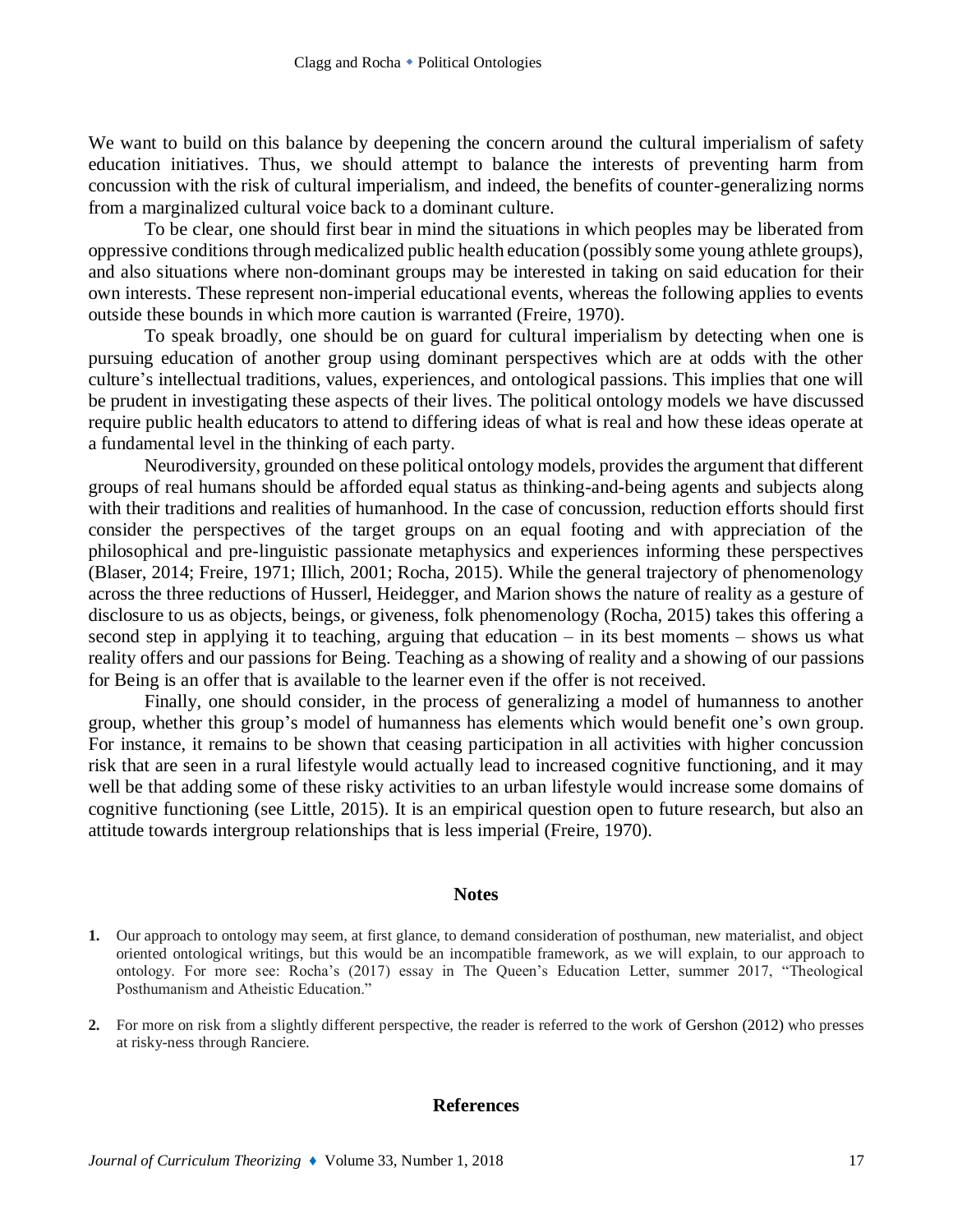- Aboriginal Healing Foundation. (2006). *Final Report of the Aboriginal Healing Foundation*. Ottawa, ON: Aboriginal Healing Foundation.
- Agamben, G. (1998). *Homo Sacer: Sovereign Power and Bare Life*. (D. Heller-Roazen, Trans.). Stanford University Press.
- Ahenakew, C. (2014). Indigenous Epistemological Pluralism: Connecting Different Traditions of Knowledge Production. *Canadian Journal of Native Education*, *37*(1).
- Battiste, M. (1998). Enabling the autumn seed: Toward a decolonized approach to Aboriginal knowledge, language, and education. *Canadian Journal of Native Education, 22*(1), 16–27.
- Belanger, H. G., & Vanderploeg, R. D. (2013). TBI Population Screening: The Road to Medical Iatrogenesis is Paved with Good Intentions. *National Academy of Neuropsychology Bulletin*, *27*(2), 16.
- Benet-Martínez, V., Leu, J., Lee, F., & Morris, M. W. (2002). Negotiating Biculturalism Cultural Frame Switching in Biculturals with Oppositional Versus Compatible Cultural Identities. *Journal of Cross-Cultural Psychology*, *33*(5), 492–516. http://doi.org/10.1177/0022022102033005005
- Blackmer, J., & Marshall, S. C. (1999). A comparison of traumatic brain injury in the Saskatchewan native North American and non-native North American populations. *Brain Injury, 13*(8), 627– 635. https://doi.org/10.1080/026990599121359
- Blaser, M. (2009). The threat of the Yrmo: the political ontology of a sustainable hunting program. *American anthropologist*, *111*(1), 10–20. http://doi.org/10.1111/j.1548-1433.2009.01073.x
- Blaser, M. (2014). Ontology and indigeneity: on the political ontology of heterogeneous assemblages. *Cultural Geographies*, *21*(1), 49–58. http://doi.org/10.1177/1474474012462534
- Blondin, G. (2006). *Trail of the Spirit: Mysteries of Medicine Power Revealed* (Second edition). NeWest Press.
- Braidotti, R. (2013). *The Posthuman*. Cambridge: Polity.
- Brayboy, B. M. J., & Maughn, E. (2009). Indigenous Knowledges and the Story of the Bean. *Harvard Educational Review*, *79*(1), 1–21.
- Broshek, D. K., Kaushik, T., Freeman, J. R., Erlanger, D., Webbe, F., & Barth, J. T. (2005). Sex differences in outcome following sports-related concussion. *Journal of Neurosurgery*, *102*(5), 856–863. http://doi.org/10.3171/jns.2005.102.5.0856
- Deloria, V., Jr (1999). If you think about it, you will see that it is true. In S. Scinta & K. Foehner (Eds.), *Spirit and Reason: The Vine Deloria, Jr. Reader* (pp. 40–60). Golden, Colorado: Fulcrum Publishing.
- Demmitt, A., & Oldenski, T. (1999). The Diagnostic Process from a Freirean Perspective. *Journal of Humanistic Counseling, Education & Development*, *37*(4), 232.
- Du Bois, W. E. B. (1994). *The Souls of Black Folk*. New York: Dover Publications.
- Duran, E., Firehammer, J., & Gonzalez, J. (2008). Liberation psychology as the path toward healing cultural soul wounds. *Journal of Counseling & Development*, *86*(3), 288–295. http://doi.org/10.1002/j.1556-6678.2008.tb00511.x
- Fenton, A., & Krahn, T. (2007). Autism, neurodiversity and equality beyond the "normal." *Journal of Ethics in Mental Health*, *2*(2), 1–6.
- Foucault, M. (1978). *The History of Sexuality: Volume 1: An introduction*. New York: Vintage.
- Foucault, M. (1990). *The History of Sexuality Volume 2: The Use of Pleasure*. New York: Vintage.
- Foucault, M. (2013). *Madness and civilization: A history of insanity in the age of reason*. (R. Howard, Trans.) New York: Vintage. (Original work published in 1961)
- Freire, P. (1970). Education as Cultural Action -- An Introduction (pp. 1–15). Presented at the 1970 CICOP Conference, Division for Latin America, U.S.C.C.
- Freire, P. (1971). Unusual ideas about education. *International Commission on the Development of*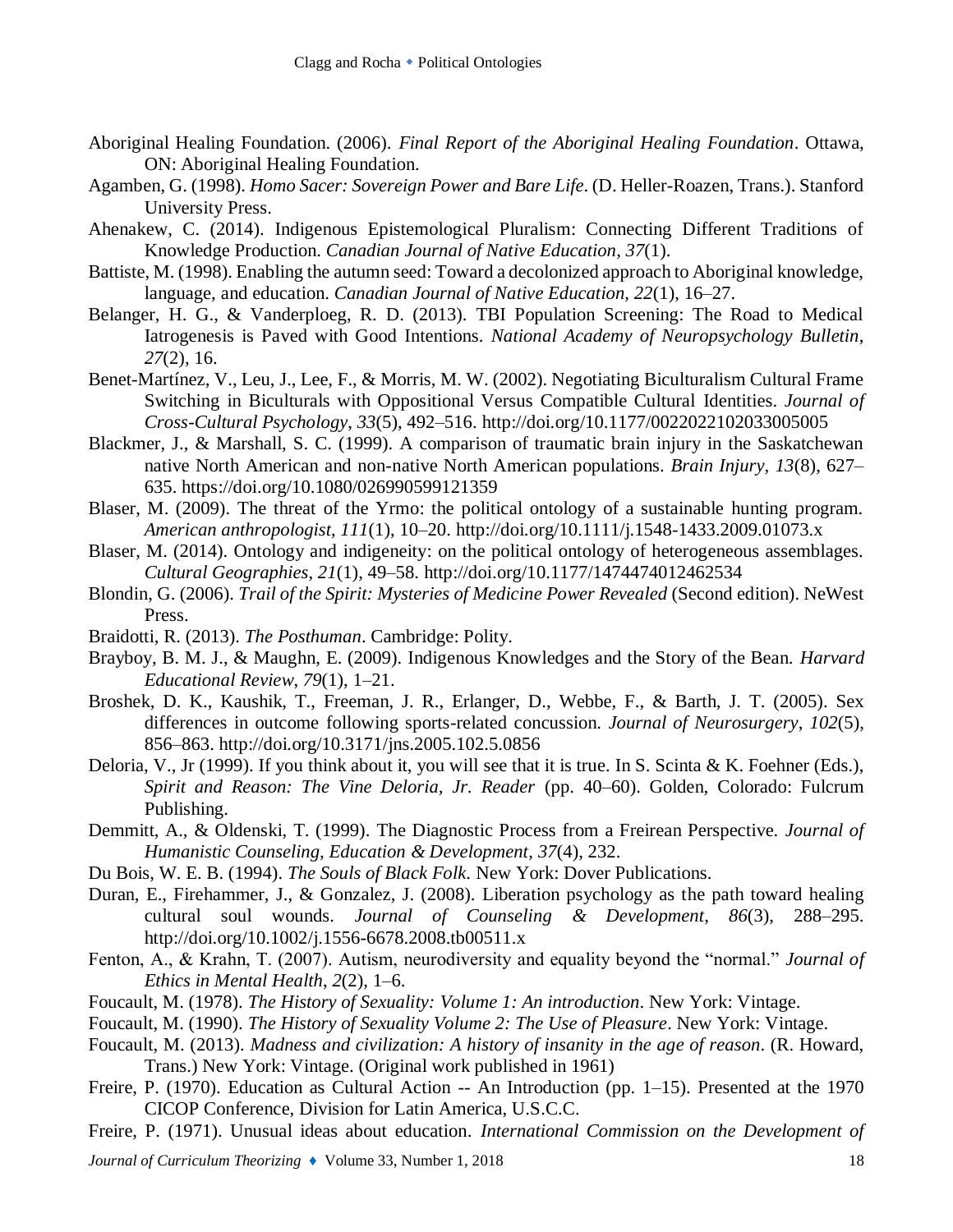*Education, UNESCO*, (36), 1–9.

Freire, P. (2000). *Pedagogy of the oppressed: 30th anniversary edition*. New York: Continuum.

- Gauld, S., Smith, S., & Kendall, M. B. (2011). Using participatory action research in community-based rehabilitation for people with acquired brain injury: From service provision to partnership with Aboriginal communities. *Disability and Rehabilitation: An International, Multidisciplinary Journal, 33*(19–20), 1901–1911. https://doi.org/10.3109/09638288.2010.550382
- Gershon, W. S. (2012). Troubling notions of risk: dissensus, dissonance, and making sense of students and learning. Critical Studies in Education, 53(3), 361–373. https://doi.org/10.1080/17508487.2012.704881
- Giorgi, A. (1981). On the Relationship Among the Psychologist's Fallacy, Psychologism and the Phenomenological Reduction. *Journal of Phenomenological Psychology, 12*(1), 75–86.
- Glannon, W. (2007a). Neurodiversity. *Journal of Ethics in Mental Health*, *2*(2), 1–5.
- Glannon, W. (2007b). Special Theme for this Issue: "Neurodiversity." *Journal of Ethics in Mental Health*, *2*(2), 1–2.
- Gleason, M. (2017). "Knowing something I was not meant to know": exploring vulnerability, sexuality, and childhood, 1900–50. *Canadian Historical Review, 98*(1), 35–59. https://doi.org/10.3138/chr.3564
- Grande, S. (2008). Red Pedagogy: The Un-Methodology. In N. K. Denzin, Y. S. Lincoln, & L. T. Smith (Eds.), *Handbook of Critical and Indigenous Methodologies* (pp. 233–252). Thousand Oaks, CA: SAGE.
- Harman, G. (2002). *Tool-Being: Heidegger and the Metaphysics of Objects.* Chicago: Open Court.
- Hegel, G. W. F. (1979). *Phenomenology of spirit*. (A. G. Miller, Trans.) (Revised ed.). Oxford University Press. (Original work published 1807)
- Heidegger, M. (1962). *Being and Time*. (J. Macquarrie & E. Robinson, Trans.). New York: Harper & Row. (Original work published 1927)
- Henze, R. C., & Vanett, L. (1993). To Walk in Two Worlds: Or More? Challenging a Common Metaphor of Native Education. *Anthropology & Education Quarterly, 24*(2), 116–134. Retrieved from http://www.jstor.org/stable/3195721
- Husserl, E. (1993). *Cartesian Meditations: An Introduction to Phenomenology* (D. Cairns, Trans.). Dordrecht, The Netherlands: Klewer.
- Husserl, E. (2001). *Logical Investigations, Vol. 1*. London: Routledge.
- Illich, I. (2001). *Tools for Conviviality*. London: Marion Boyars.
- Jaarsma, P., & Welin, S. (2012). Autism as a natural human variation: Reflections on the claims of the neurodiversity movement. *Health Care Analysis*, *20*(1), 20–30. http://doi.org/10.1007/s10728- 011-0169-9
- Jones, J., & Curtin, M. (2010). Traumatic Brain Injury, Participation, and Rural Identity. *Qualitative Health Research, 20*(7), 942–951. https://doi.org/10.1177/1049732310365501
- Karr, J. E., Areshenkoff, C. N., & Garcia-Barrera, M. A. (2014). The neuropsychological outcomes of concussion: a systematic review of meta-analyses on the cognitive sequelae of mild traumatic brain injury. *Neuropsychology*, *28*(3), 321–336. http://doi.org/10.1037/neu0000037
- Kawagley, A. O., & Barnhardt, R. (1998). *Education Indigenous to place: Western science meets Native reality*. Fairbanks: Alaska Native Knowledge Network.
- Kegler, S. R., Coronado, V. G., Annest, J. L., & Thurman, D. J. (2003). Estimating Nonfatal Traumatic Brain Injury Hospitalizations Using an Urban/Rural Index. *The Journal of Head Trauma Rehabilitation, 18*(6), 469–478. https://doi.org/10.1097/00001199-200311000-00001
- Keightley, M. L., King, G. E., Jang, S.-H., White, R. J., Colantonio, A., Minore, J. B., … Longboat-White, C. H. (2011). Brain injury from a First Nations' perspective: Teachings from elders and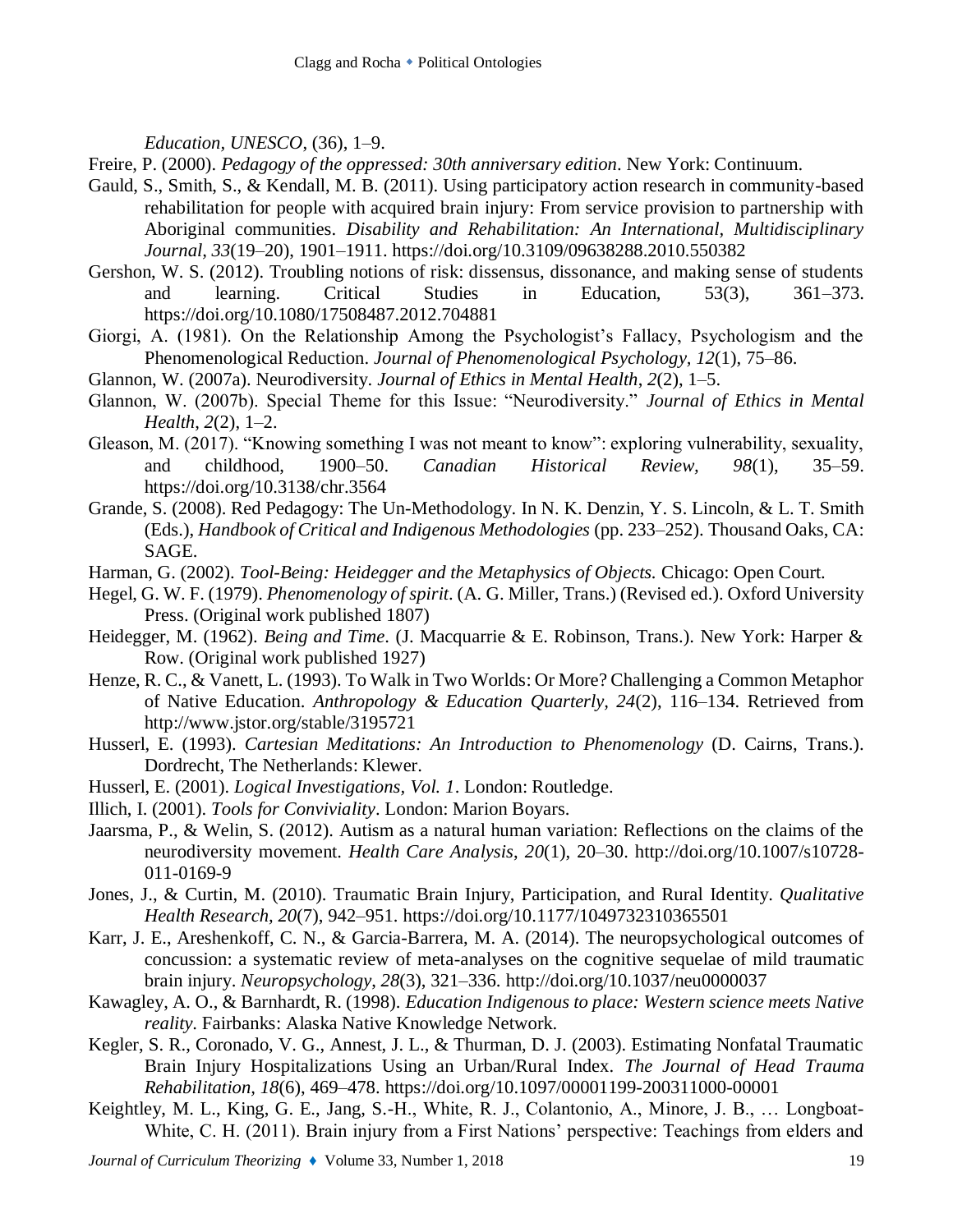traditional healers. *Canadian Journal of Occupational Therapy / Revue Canadienne D'Ergothérapie, 78*(4), 237–245. https://doi.org/10.2182/cjot.2011.78.4.5

- Keightley, M. L., Ratnayake, R., Minore, B., Katt, M., Cameron, A., White, R., … Colantonio, A. (2009). Rehabilitation challenges for Aboriginal clients recovering from brain injury: A qualitative study engaging health care practitioners. *Brain Injury, 23*(3), 250–261. https://doi.org/10.1080/02699050902748331
- Langlois, J. A., Rutland-Brown, W., & Thomas, K. E. (2005). The Incidence of Traumatic Brain Injury Among Children in the United States: Differences by Race. *The Journal of Head Trauma Rehabilitation, 20*(3), 229–238. https://doi.org/10.1097/00001199-200505000-00006
- Latour, B. (2007). *Reassembling the Social: An Introduction to Actor-Network-Theory*. Oxford University Press.
- Little, H. (2015). Mothers' beliefs about risk and risk-taking in children's outdoor play. *Journal of Adventure Education and Outdoor Learning*, *15*(1), 24–39. http://doi.org/10.1080/14729679.2013.842178
- Maracle, B. (1994). *Crazywater: Native Voices on Addiction and Recovery*. Toronto: Penguin.
- Marker, M. (2006). After the Makah whale hunt: Indigenous Knowledge and limits to multicultural discourse. *Urban Education, 41*(5), 482–505. https://doi.org/10.1177/0042085906291923
- Marker, M. (2017). The Power of Place as Methodology in Indigenous Research. Presented at the *Department of Educational Studies Critical Dialogues Seminar Series*, University of British Columbia, Canada.
- Marion, J.-L. (2002). *Being Given: Toward a Phenomenology of Givenness.* (J. Kosky, Trans.). Stanford University Press. (Original work published 1997)
- McHoul, A. (1999). The Ontology of Culture—Way-markers. *Humanitas, XII*(2), 88–103.
- Mokhosi, M. T., & Grieve, K. W. (2004). African families' perceptions of traumatic brain injury. *South African Journal of Psychology, 34*(2), 301–317. https://doi.org/10.1177/008124630403400208
- More, S. (2015). Sports-Related Concussions in Youth: Improving the Science, Changing the Culture. *Military Medicine*, *180*(2), 123–125. http://doi.org/10.7205/MILMED-D-14-00516
- Morrongiello, B. A., & Kane, A. (2015). An evaluation of the Cool 2 Be Safe program: An evidencebased community-disseminated program to positively impact children's beliefs about injury risk on playgrounds. *Prevention Science*, *16*(1), 61–69. http://doi.org/10.1007/s11121-014-0484-0
- Neisser, U. et al. (1996). Intelligence: Knowns and Unknowns. *American Psychologist, 51*(2), 77-101. http://dx.doi.org/10.1037/0003-066X.51.2.77
- Noble, J. M., & Hesdorffer, D. C. (2013). Sport-Related Concussions: A Review of Epidemiology, Challenges in Diagnosis, and Potential Risk Factors. *Neuropsychology Review*, *23*(4), 273–284. http://doi.org/10.1007/s11065-013-9239-0
- Oliver, K. (2004). *Colonization Of Psychic Space: A Psychoanalytic Social Theory Of Oppression*. Minneapolis: University Of Minnesota Press.
- Parsons, L., & Stanley, M. (2008). The lived experience of occupational adaptation following acquired brain injury for people living in a rural area. *Australian Occupational Therapy Journal, 55*(4), 231–238. https://doi.org/10.1111/j.1440-1630.2008.00753.x
- Postman, N. (1994). *The Disappearance of Childhood*. New York: Vintage.
- Rocha, S. (2015). *Folk Phenomenology: Education, Study, and the Human Person*. Eugene, OR: Pickwick Publications.
- Rocha, S. (2017). Theological posthumanism and atheistic education. *Queens Education Letter, Spring/Summer* 2017, 7-9. Retrieved from [http://educ.queensu.ca/sites/webpublish.queensu.ca.educwww/files/files/Community/2017%20](http://educ.queensu.ca/sites/webpublish.queensu.ca.educwww/files/files/Community/2017%20Spring%20Education%20Letter.pdf)